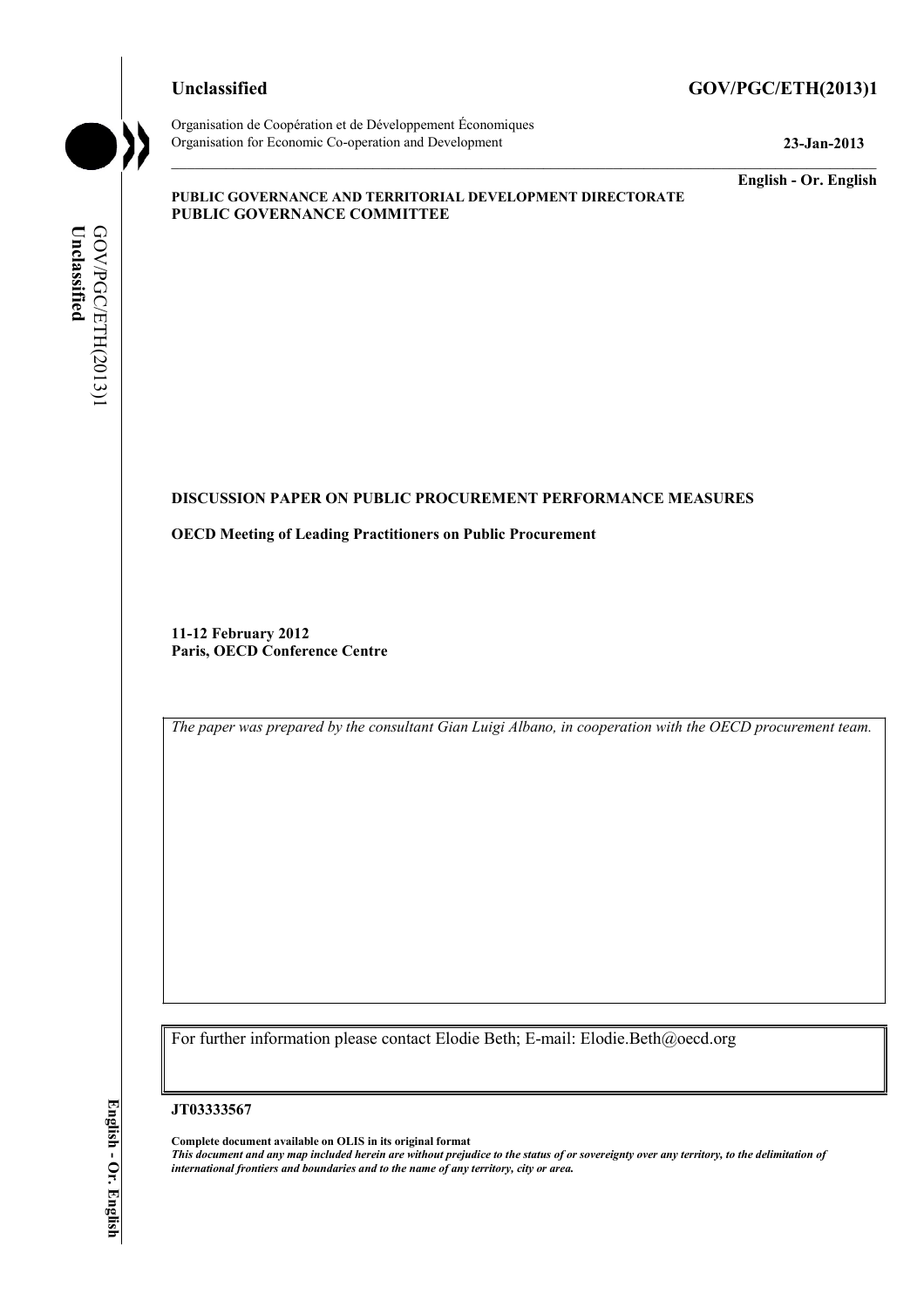#### **NOTE FROM THE SECRETARIAT**

To encourage countries to develop an evidence-based approach, the OECD has been a pioneer in estimating the size of procurement markets. In recent years the OECD has collected and updated information on procurement markets, actors and processes as part of Government at a Glance. The 2012 report to Council showed that although member countries increasingly collect basic data on procurement, few of them make a systematic analysis of this information to measure the performance of the procurement system. Also, evidence of the impact of procurement on public policy objectives such as SMEs development or sustainable development remains scarce.

To help shape future directions of this work on measuring procurement performance, this paper was developed by the consultant Gian Luigi Albano, in cooperation with the OECD procurement team1. The paper aims to provide a framework for identifying a set of performance measures of a procurement system. It provides a first attempt to discuss what indicators could be relevant for measuring the performance of a procurement system, keeping in mind the possible difficulties in gathering this data. The second part of the paper explores how public procurement strategies can affect key dimensions of national competitiveness such as market size and innovation.

#### **FOR ACTION:**

Experts are invited to:

- Present existing performance measures or indicators in their country on the procurement system;
- Discuss what additional data could be useful to measure the performance of their procurement system;
- Shape directions for future work on data collection for developing benchmarks and indicators, including on the impact of procurement on competitiveness.

<sup>1</sup> Comments were provided by Janos Bertok, Elodie Beth, Fréderic Genest and Despina Pachnou.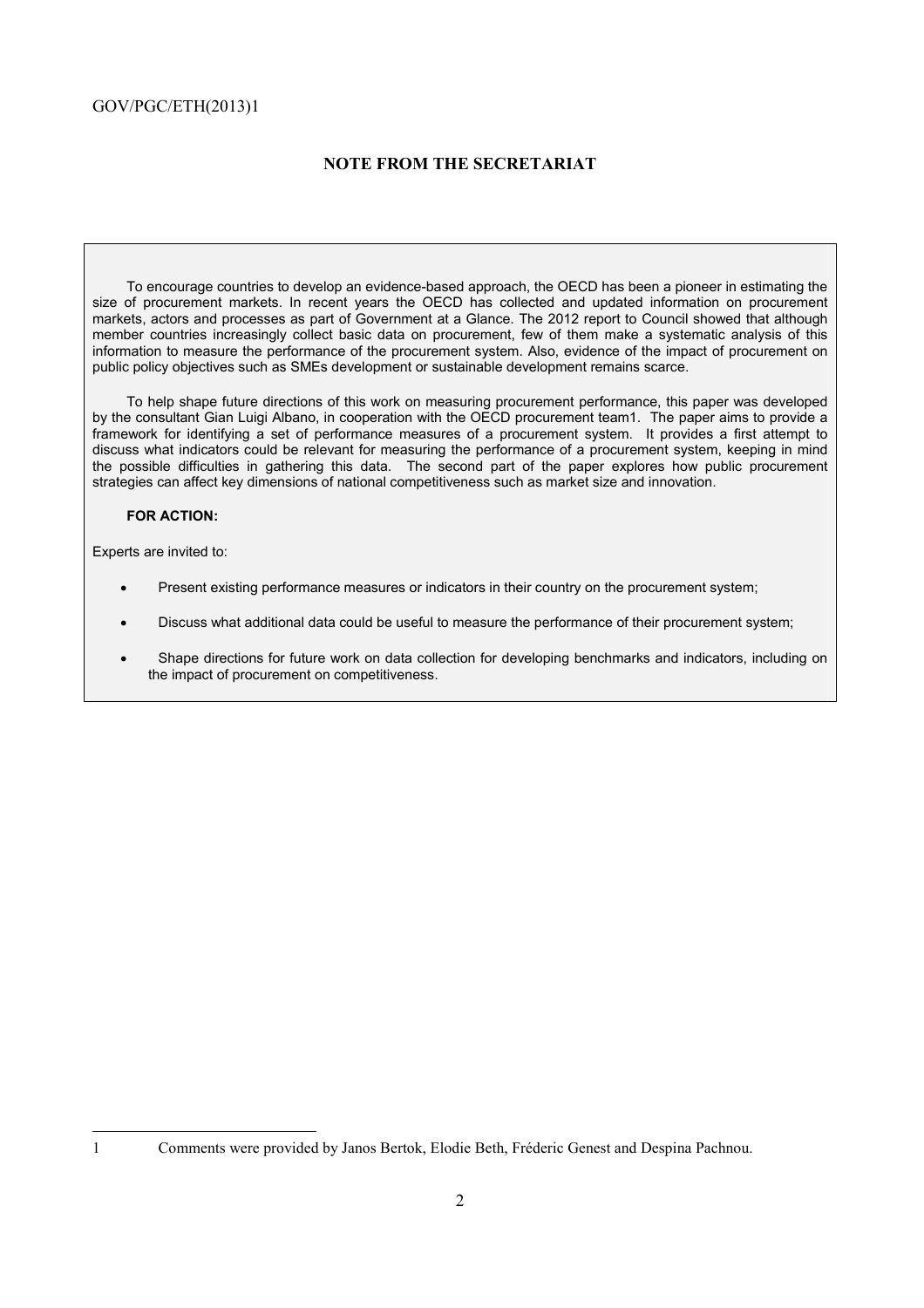### **TABLE OF CONTENTS**

| <b>INTRODUCTION</b>                                                                                                                                                                                                                                                                                                                                                                                                                           | 5                                              |
|-----------------------------------------------------------------------------------------------------------------------------------------------------------------------------------------------------------------------------------------------------------------------------------------------------------------------------------------------------------------------------------------------------------------------------------------------|------------------------------------------------|
| PART I                                                                                                                                                                                                                                                                                                                                                                                                                                        | 6                                              |
| The logic of the performance indicators<br>1.<br>Strategic leadership<br>2.<br>Objectives<br>3 <sub>1</sub><br>3.1<br>Savings<br>Sustainability<br>3.2<br>Inclusion of Small and Medium Enterprises (SMEs) in public procurement markets<br>3.3<br>Procedures/Processes<br>4.<br>5.<br>People<br>Relationship with suppliers, end-users and other stakeholders<br>6.                                                                          | 6<br>7<br>8<br>9<br>12<br>15<br>16<br>20<br>22 |
| <b>PART II</b>                                                                                                                                                                                                                                                                                                                                                                                                                                | 25                                             |
| <b>Public Procurement and National Competitiveness</b><br>On the notion of Competitiveness<br>1.1<br>The (Potential) Impact of Public Procurement on National Competitiveness<br>1.2<br>Measures of National Competitiveness<br>2.<br>How Public Procurement May Affect National Competitiveness: The Main Transmission Chains<br>3 <sub>1</sub><br>The Role of Institutions<br>3.1<br>3.2<br>Market Size and Efficiency<br>3.3<br>Innovation | 25<br>25<br>27<br>27<br>28<br>29<br>30<br>32   |

## **Figures**

| Figure 1. | Public Procurement and the Global Competitiveness Index |  |
|-----------|---------------------------------------------------------|--|
|-----------|---------------------------------------------------------|--|

#### **Boxes**

| Box 1. Strategic leadership: Examples of performance measures and indicators |    |
|------------------------------------------------------------------------------|----|
| Box 2. Savings                                                               | 10 |
| Box 2 (continue). Savings                                                    | 11 |
| Box 3. Sustainability-related aspects of procurement                         | 14 |
| Box 4. SMEs participation in procurement                                     | 15 |
| Box 5. Efficiency of procurement processes:                                  | 17 |
| Box 6. Openness of procurement processes                                     | 18 |
| Box 7. Effectiveness/quality of procurement processes:                       | 19 |
| Box 8. Professionalism in the procurement function:                          | 21 |
| Box 9. Relationships with suppliers, end-users and other stakeholders        | 23 |
| Box 10: Public Procurement Market Size and Efficiency                        | 32 |
| Box 11: Procurement of R&D                                                   | 33 |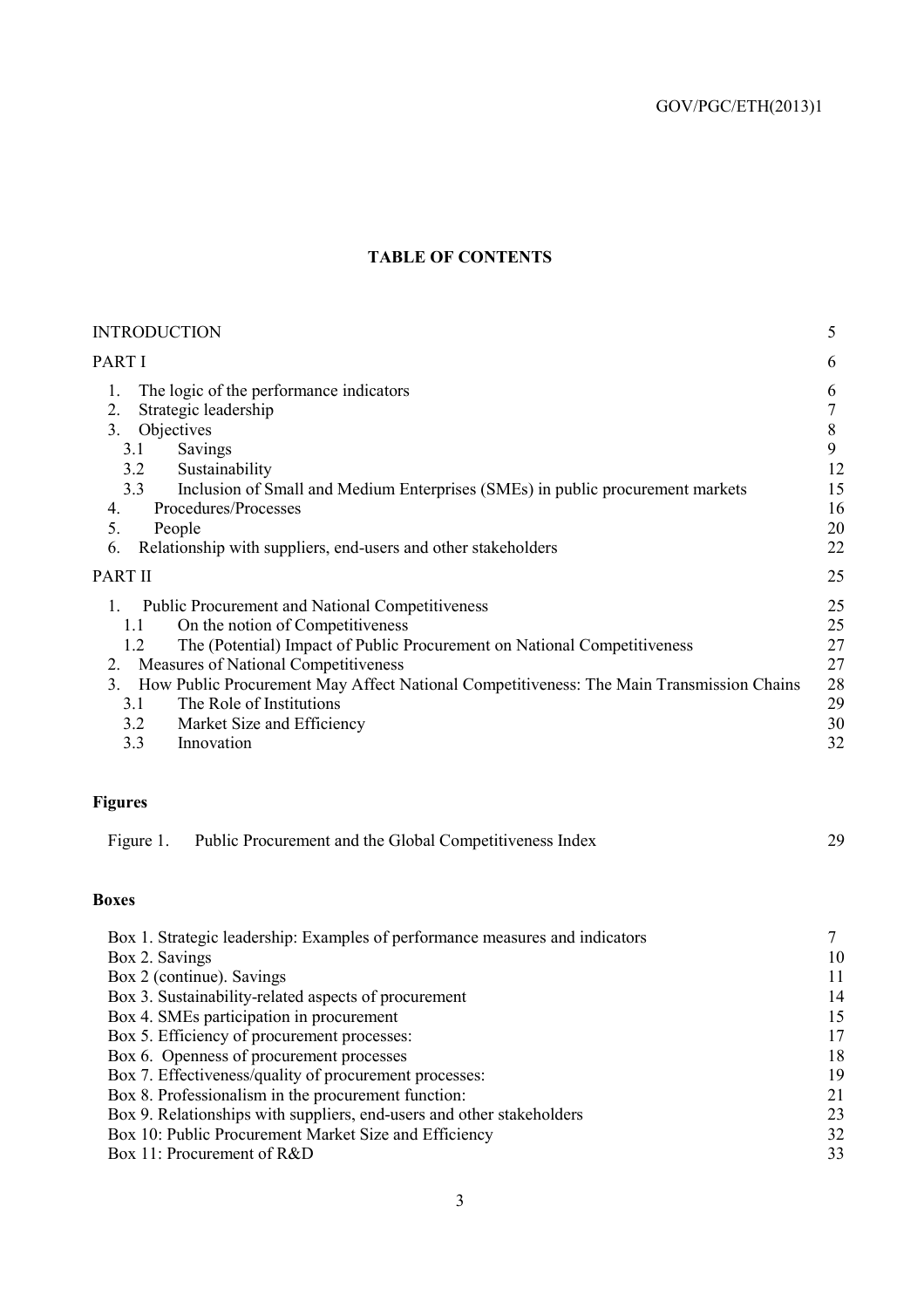Box 12: Procurement of Innovative Products/Services ("First" Procurement) 34 Box 13: Innovation through Procurement Processes 34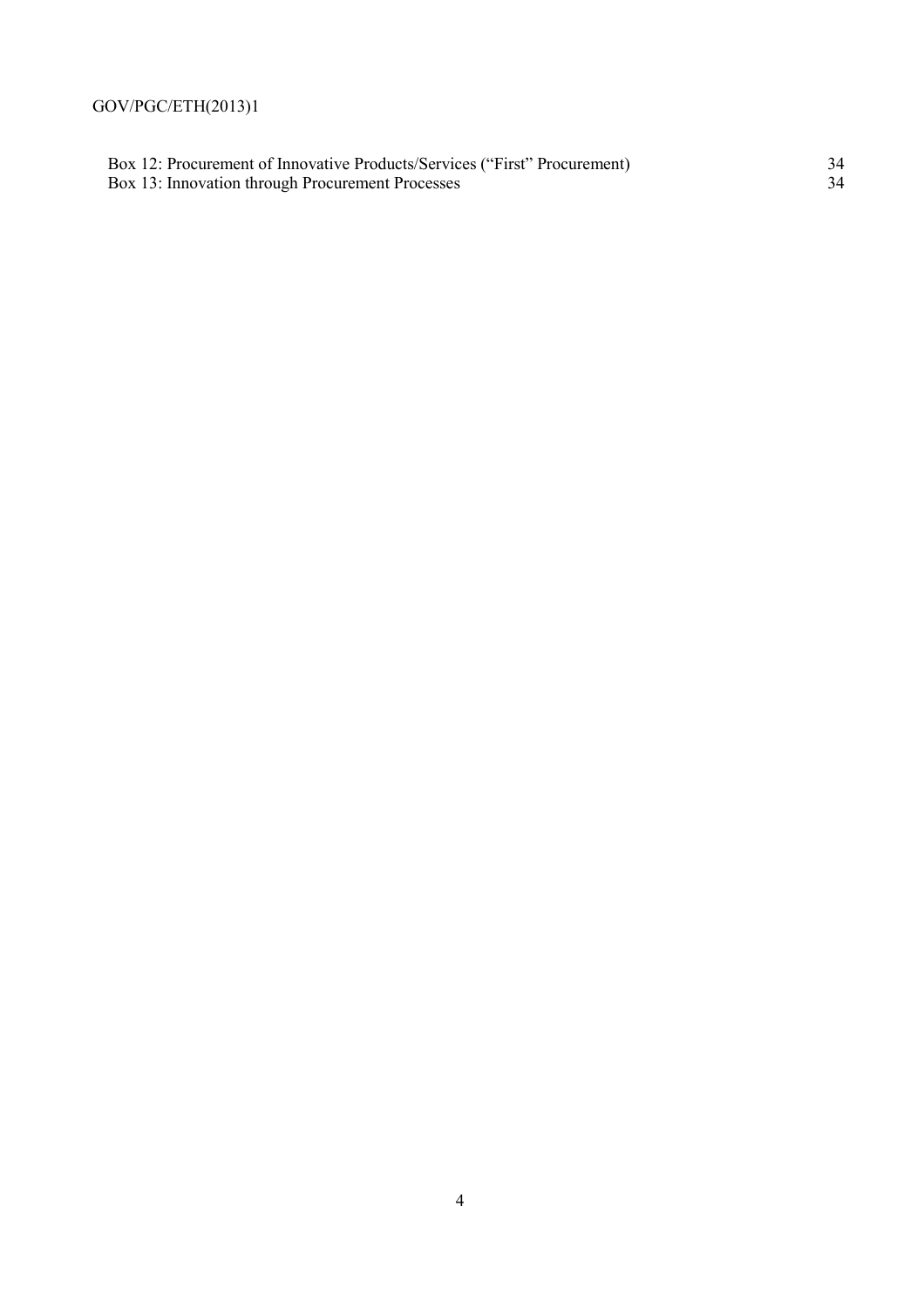#### **INTRODUCTION**

1. During the last two decades public procurement has undergone profound changes. Policy makers, academics and practitioners alike share the broad view that public procurement has evolved from a clerical signoff-ridden set of activities to a strategic tool to enhance efficiency in public organizations, to regulate markets and promote sustainable development.

2. Governments often base their reforms on the assumption that public procurement is an effective tool for pursuing a heterogeneous array of socially relevant objectives. Often, unfortunately, policy debates tend to focus on how to expand the list of objectives rather than to assess the potential compatibility of those agreed objectives. A major problem, however, has to be solved even before getting to the compatibility issue, namely how to measure the effectiveness of procurement choices for each single objective. The difficulty is such that most discussions about the outcomes of public procurement strategies boil down to estimating the value of savings from competitive procedures and/or from streamlining processes by using electronic means, although it far from being clear that commonly shared methodology on how to compute savings has been reached.

3. This paper has two main objectives. In part I, we shall provide the main logic underlying the construction of a set of performance measures of a procurement system, taking also into account some indirect effects of procurement activities on the welfare of subjects who are not direct parties to a public contract or even on the whole society. In part II, we shall tackle an arguably less obvious topic, namely how public procurement strategies can affect national competitiveness.

4. All the indicators set forth in the paper might be applied in principle to a single public organization as well as well as to a wider public subject such a specific part of the public sector (say, the procurement system in the health sector) , a region and even the whole national procurement system. Nonetheless two major difficulties are to be carefully taken into account when applying the set of indicators simultaneously to a multitude of public organizations: *i*) the availability and the quality of data; and *ii*) the recourse to descriptive statistics as average or median values that would inevitably smooth out some heterogeneity among different public organizations. Therefore the paper also signals where it is expected that few OECD countries are collecting this information<sup>2</sup>.

<sup>2</sup> Those indicators labelled with an asterisk ("\*") are to be considered the most difficult to use in terms of the quality/quantity of information they require, thus they ought to be applied in very advanced procurement systems.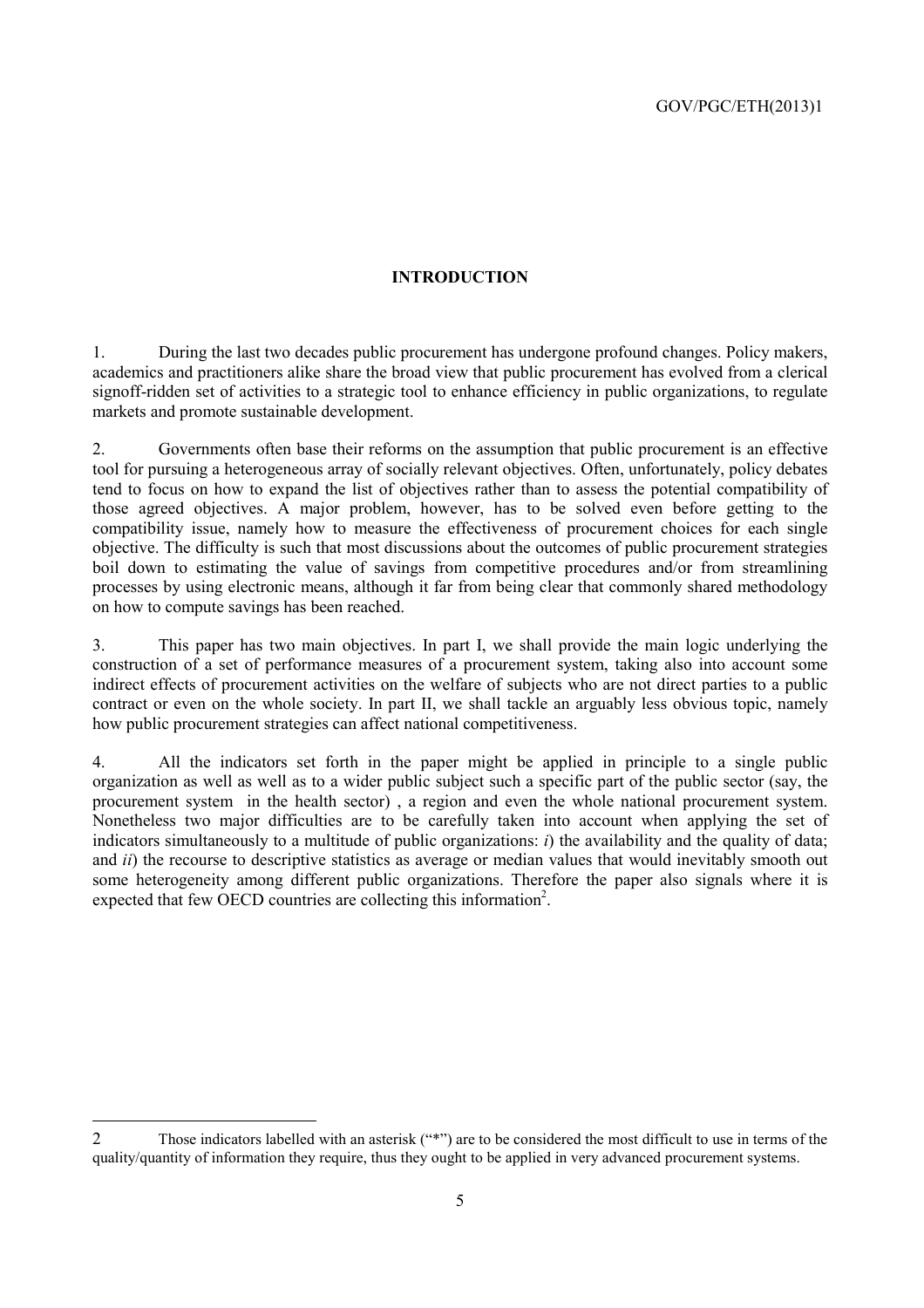#### **PART I**

#### **1. The logic of the performance indicators**

5. What dimensions of public procurement ought to or need to be measured? To what extent is it important to rely on objective rather on subjective measures of performance? Does there exist any consensus on the ultimate meaning of the word "performance" when applied to a public procurement system?

6. The last question deserves to be addressed before tackling the other two, since it seems a sound logical argument to identify, even imprecisely, any social phenomenon before applying to it a set of measurement systems. "Performance" is to be interpreted, at least in the relevant context we are considering, as the "action or process of performing a task or function."<sup>3</sup> This definition becomes more convoluted and multifaceted when applied to public procurement. First, public procurement processes normally consist in a sequence of interlinked (simpler) (sub-)tasks. Second, the set of procurement processes aim at achieving more than one objective at the time. Third, the actual performance depends heavily on the behaviour of different agents who interact in an environment of *co-opetition*. 4 Thus a rough painting of the performance of a public procurement system would have to contain the following ingredients: objectives and the objectives' decision makers, the possible routes to achieve those objectives, and the profiles/characteristics of those agents interacting along the road.

7. This line of reasoning leaves us in a less uncomfortable position to address the next critical question: how would we recognize a *good* procurement system? Without any pretention of being exhaustive and conclusive, it is possible to list at least two sets of (possibly sufficient) conditions for a public procurement system to be considered as *good* or *sound*:

- Existence of decision centres setting possible multiple and non-contradictory objectives, and periodically assessing whether the system works coherently with those objectives;
- The system is built on a set of processes that maximize the likelihood of reaching the system's objectives while minimizing the use of resources.

8. The succinct expression "use of resources" captures in fact multiple sub-dimensions comprising the adoption of technological advanced solutions reducing the time for tasks completion, the quantity and quality of the workforce, and the extent to which the interaction among involved parties is adversarial rather than collaborative.

- 9. Consequently, we shall group the main indicators into the following five classes or families:
	- Strategic leadership

4 We are perhaps abusing the concept as masterly discussed in Branderburger and Nalebuff (1997).

 3 This definition is retrieved from oxforddictionaries.com.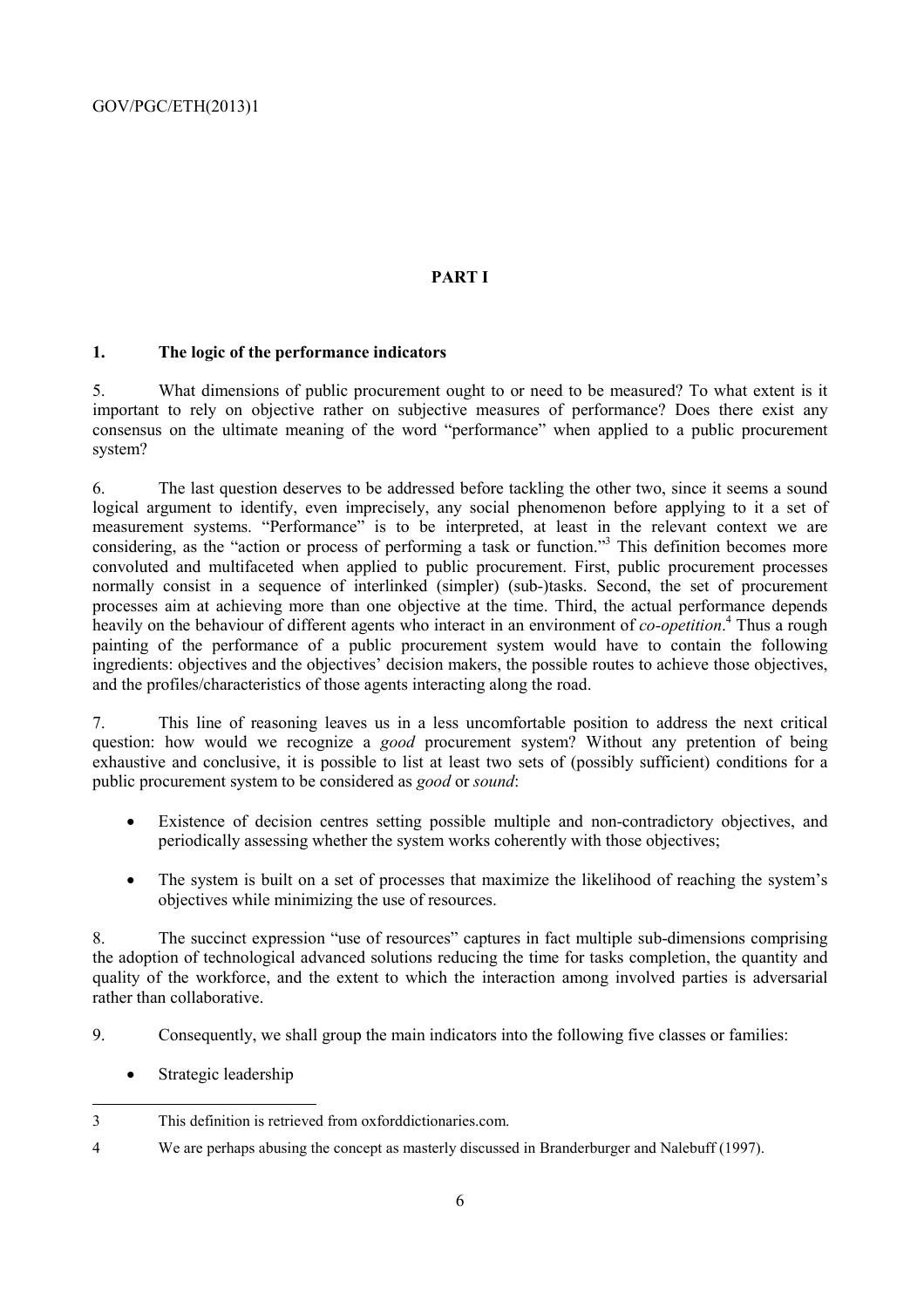- Objectives
- Procedures/processes
- People
- Relationship with suppliers, end-users and other stakeholders.

10. In the next sections, we shall define several examples of indicators for each class and provide the rationales for our choice.

#### **2. Strategic leadership**

11. In most countries, the power to spend public money belongs to a multitude of different public organizations, differing from each other in terms of location, size, and nature of the mission. This often gives rise to an almost physically tangible fragmentation of the public procurement spend. This picture does not only apply to a national procurement system as a whole. It could be easily brought to the level of a single public entity consisting in several organizational units, each entrusted with the power of carrying out procurement processes.

12. When the number of contracting authorities (or organizational units) is high enough and when procurement processes pursue more than one single objective, it becomes of paramount importance to assess whether there exist institutional actors steering the system towards the desired goal, that is, setting a consistent set of objectives, designing an assessment system and correction mechanism.

13. We define this set of activities "strategic leadership" and gather some of indicators of the latter in the following box.

#### **Box 1. Strategic leadership: Examples of performance measures and indicators**

Metrics ST1

*Existence of a strategy (ies) explicitly stating the main objectives of procurement processes* 

Sub-metrics ST1.1

*Number of distinct objectives listed in the strategy (for instance, savings/value for money;* 

*sustainability; participation of SMEs; innovation)* 

Sub-metrics ST1.2

*Existence of a prioritisation of these objectives in the strategy* 

Sub-metrics ST1.3

*Existence of mandatory targets (e.g. to achieve socio-economic and/or environmental objectives)* 

Sub-metrics ST1.3

*Number of different actors (namely, different institutions at the national level or different*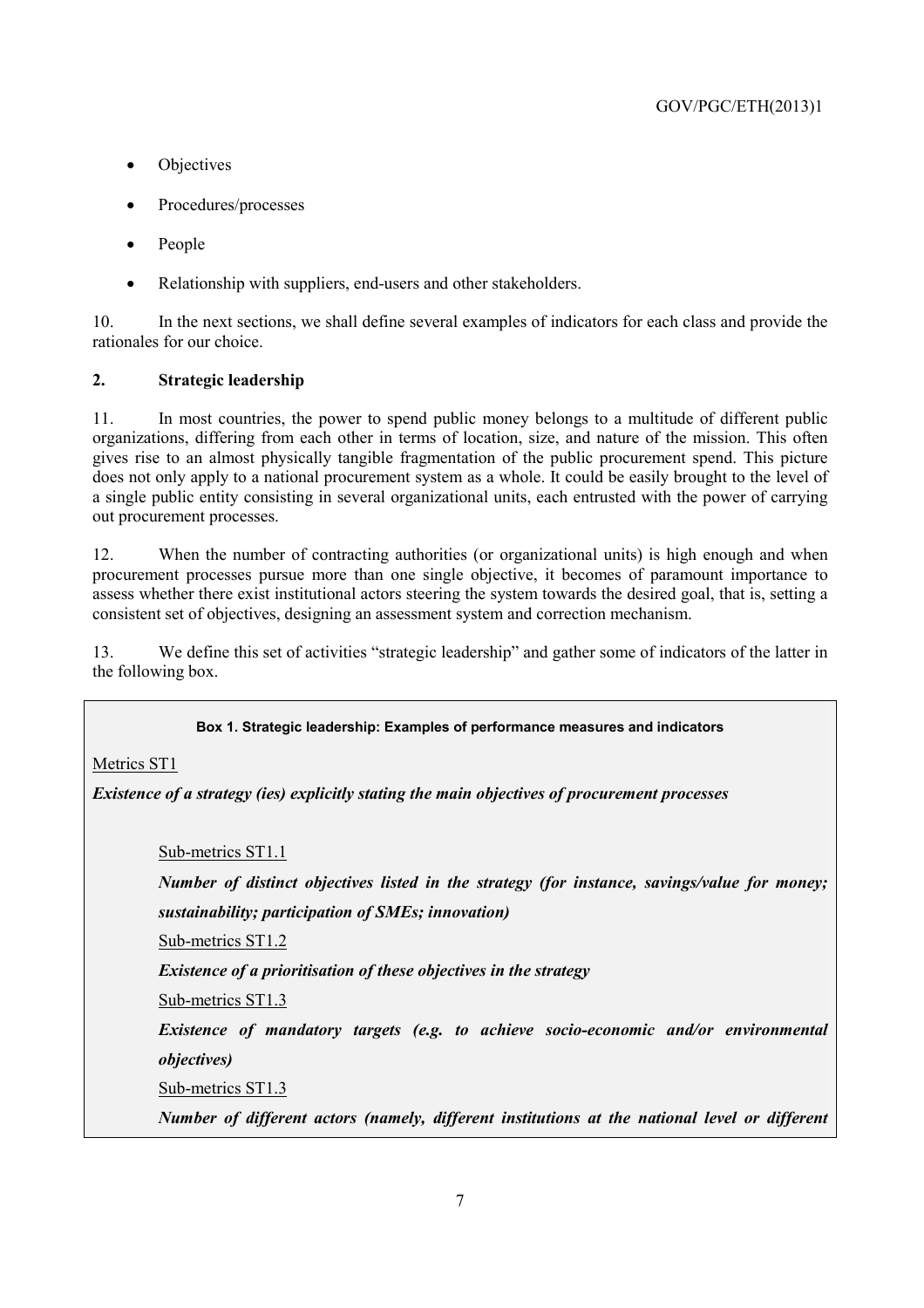*organizational units at the single public entity level) consulted in the development of the strategy* 

#### Metrics ST2

*Adoption of a clear process to collect and publish data on the performance of public procurement processes* 

Sub-metrics ST2.1

*Number of different public organizations (or organizational units in the same organization) gathering data on procurement processes or to which public buyers (or purchasing units in the same organization) are obliged to provide data on procurement processes* 

Sub-metrics ST2.2

*Number of different public organizations (or organizational units in the same organization) publishing statistics on procurement processes* 

Metrics ST3

*Existence of a specialised unit or institution in the government making formal assessments of the extent to which procurement processes achieved their intended objectives (as listed possibly in the strategy)*  Metrics ST4

*Percentage (value) of procurement spending in goods / services / civil works that is benchmarked* Benchmarking here means using the outcome of a class of procurement processes to assess the goodness of the system (at the national or the single organization's level)

14. **Remark.** The list of indicators in box 1 reflects mainly whether or not "institutional leaders" are active or are explicitly entrusted with the power of defining/assessing public procurement strategies. It is far from being obvious to find objective measures of the consistency of different objectives. Since "consistency" mainly points at the absence of contradiction among objectives, the same set of objectives might show either a high or low level of consistency depending on the relative weight of each objective.

#### **3. Objectives**

15. This section aims at discussing the main objectives of public procurement strategies (e.g. savings./value for money, sustainability, promotion of SMEs) and how these could be measured, building on the experience of selected OECD countries.

16. Achieving value for money is a key driver of procurement reforms. This might result in governments using procurement for:

• Investment to boost the economy, for example in the form of fiscal stimulus packages. As an immediate response to the financial and economic crisis many countries launched in 2008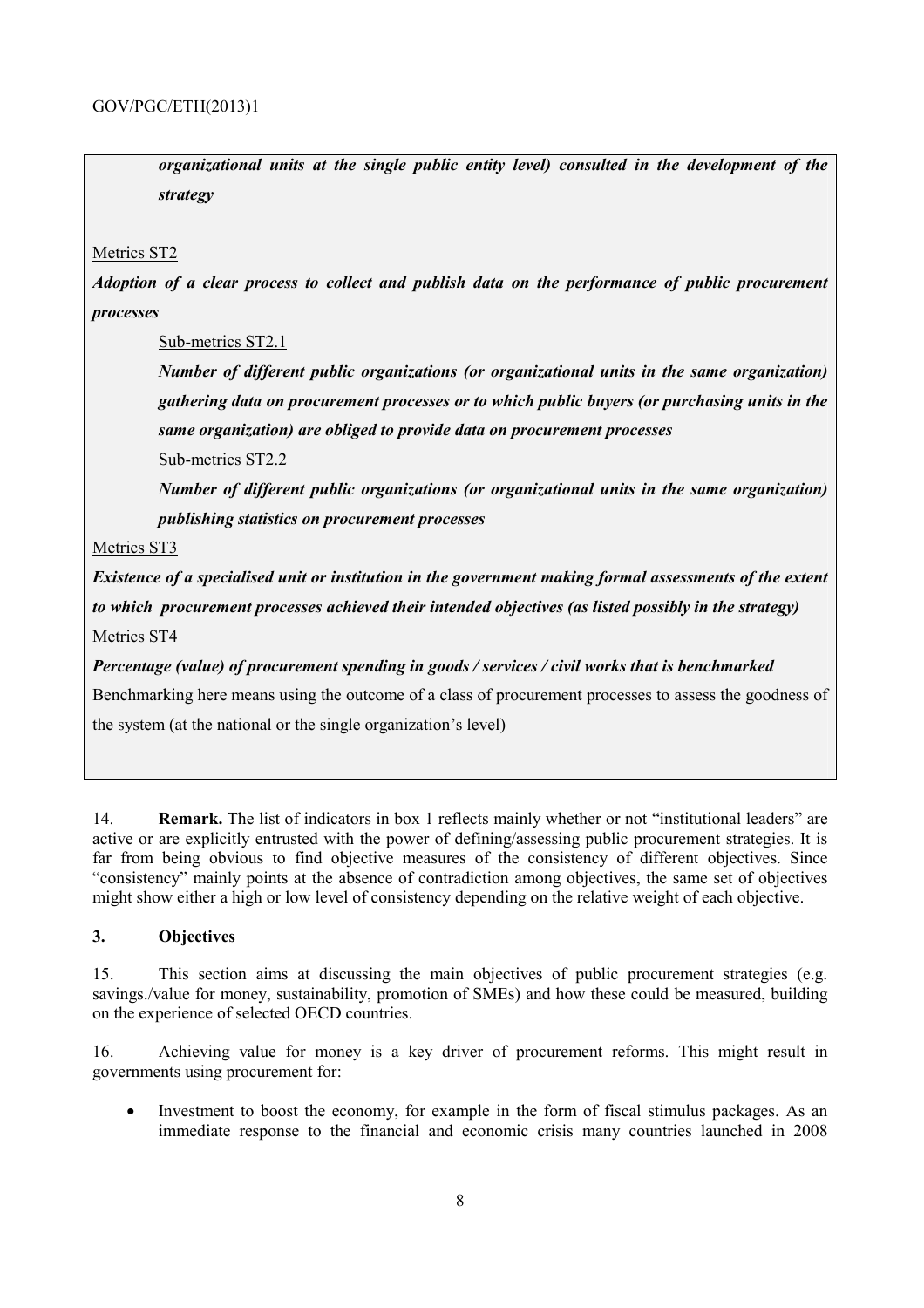stimulus programmes, which resulted in increased funding for major investment projects in infrastructure across key sectors of the economy such as housing and transport<sup>5</sup>.

• Cost control, as part of their recent efforts to rein back public spending. This is very often done by rationalizing public expenditure for goods and services, which account for a considerable amount of resources. Being generally perceived as "politically less sensitive" than pensions or health expenditure, public spending for goods and services becomes almost naturally the target of cost-controlling policies.

17. While the financial dimension remains crucial, governments agencies are often willing to exchange better (resp., worse) financial conditions for lower (resp., higher) quality standards. Public buyers are also interested in *how* they can achieve the most suitable quality-price couple, namely the overall cost of carrying out *successfully* procurement process. The achieved quality-price ratio and the efficiency of public procurement processes constitute the three main ingredients of *value for money* in public procurement. While the next section discusses measures of savings at the purchasing stage, we shall postpone the analysis of transaction cost-related dimensions until the section on procurement procedures/processes.

#### *3.1 Savings*

18. Governments usually calculate savings in public procurement as a result of competition. Savings are very often considered as the natural consequence of transforming the acquisition process from one-toone (say, a bilateral negotiation) to a one-to-many relationship (say, an auction). The relevant question then becomes how to estimate "savings" from using a competitive procurement procedure.

19. Auction theory<sup>6</sup> teaches us that competition might make the buyer better off with respect the most easily available outside option, consisting often (albeit not always) in negotiating a deal with a local, possibly well-known, supplier. By attracting new bidders competition should in principle yields lower purchasing cost than a private deal with the local supplier. Thus, for a given reserve price, the degree of competition induced by the procurement procedure does have an impact on public buyers' savings.

20. Before introducing the main indicators of this section, we define *percentage savings, s,* as follows. Call *r* the buyer's reserve price and *p\** the awarding price. Then

 $s \equiv [(r - p^*)/r] \cdot 100.$ 

 $\overline{a}$ 

<sup>5</sup> See in particular Progress made in implementing the OECD Recommendation on Enhancing Integrity in Public Procurement, Report to Council.

<sup>6</sup> See, for instance, Krishna (2009).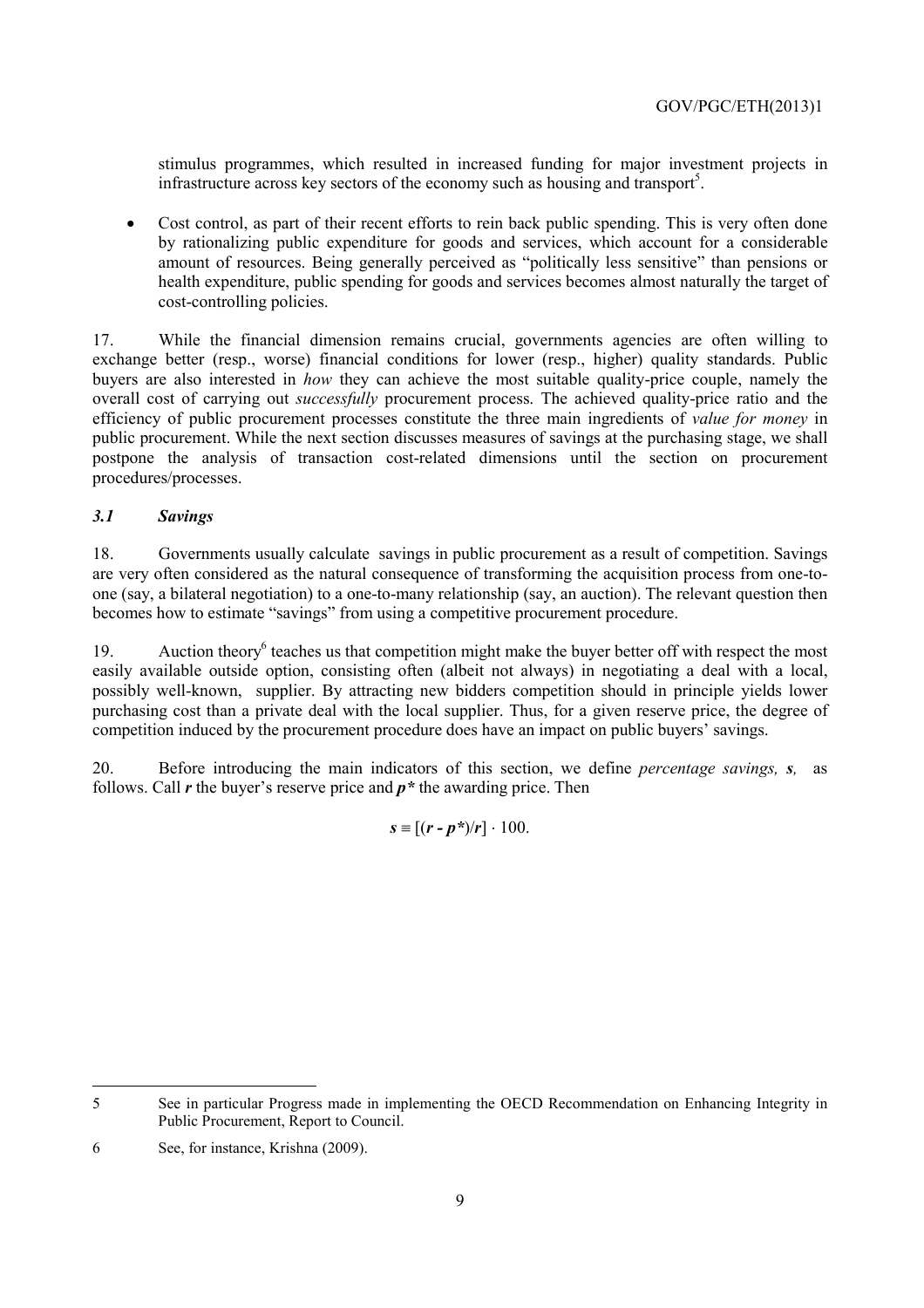#### **Box 2. Savings**

Examples of performance measures and indicators

Metrics S1

*Average percentage savings through open competitive procedures (excluding e-auctions)* 

Metrics S2

#### *Average percentage savings through the use of e-auctions*

Savings are to be computed as the (percentage) difference between the reserve price and the awarding price, where the level of the reserve price should in principle be aligned to the purchasing cost through a direct negotiation with the most easily available supplier.

21. Metrics S1 is meant to capture the efficiency enhancement effect through an open procedure *without* relying on electronic means for submitting tenders. However, the adoption of ICT solutions in public procurement ("e-procurement") is usually justified on the ground of speeding up processes and enlarging the set of potential participants. Thus the adoption of electronic solutions to award public contracts, such as e-auctions, may further increase savings. For example, the Mexican Federal Electricity Commission has accumulated savings of 9% since 2009 compared to the lowest original prices when acquiring coal through reversed auctions<sup>7</sup>.

22. Given that the reserve price is set according to the same logic both in S1 and S2, if the same good/service is procured in some cases by means of an open but not electronic procedure while in some other cases through an e-auction then, in principle, the difference between S1 and S2 might capture the additional effects of using e-auctions rather than a paper-based procedure.<sup>8</sup>

23. Note also that the computation *aggregated* savings from heterogeneous procurement procedures is made possible exactly by the logic of the reserve price which fully captures the good/service-specific level of heterogeneity. An example might help shed some light here. Suppose that a single public authority buys item A (say, PCs) and B (say, cleaning services) only. The estimated value of contract A (respectively, B) is  $V_A$  (respectively,  $V_B$ ), where the latter is computed simply by multiplying the number of needed quantities by the (unit) reserve price. Suppose that the competitive process for contract A (respectively, B) delivers  $s_A$  (respectively,  $s_B$ ) of percentage savings. Then the public authority's achieved *average* percentage savings *savg* would become

$$
S_{avg} = S_A \cdot V_A / (V_A + V_B) + S_B \cdot V_B / (V_A + V_B).
$$

24. Savings may also be generated by *aggregating demand* of different public authorities through arrangements such as framework agreements. The more standardized the product/service the more potentially advantageous to aggregate demand, since suppliers are in a position to exploit economies of scale, thus operating at a lower unit cost.

<sup>7</sup> OECD Public Procurement Review of the Electric Utility of Mexico: Towards Procurement Excellence in the Federal Electricity Commission (CFE), OECD Publishing.

<sup>8</sup> Needless to say, this exercise would need lots of data coming from the two types of procedures and a high level of confidence that all reserve prices have been set according to a very similar, if not identical, logic.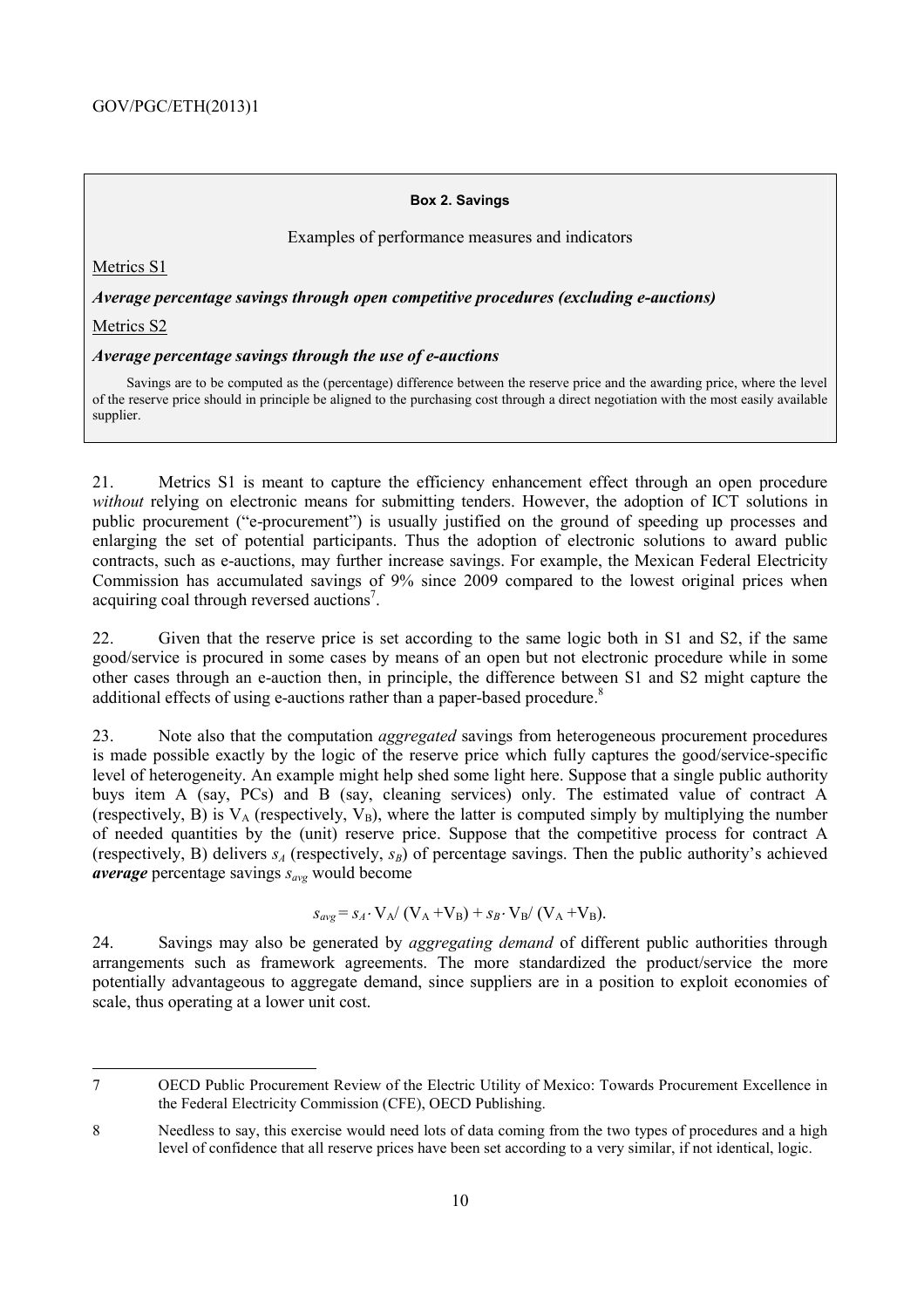25. Lower production costs, however, may yield lower purchasing prices *only if* the buyer keeps intact or increases its bargaining power. The degree of competition is usually expected to increase with the value of procurement contracts. Particularly in markets where the public sector accounts for a relevant share of the total demand, centralization, standardization and aggregation can put the winner of a single competitive tendering in a position to significantly increase its market share. This strengthens the bargaining power of the public agency awarding the contract, so leading the suppliers to compete more fiercely to offer lower (purchasing) price<sup>9</sup> and better quality.

26. Yet, two conflicting forces come into play. For a *given number* of competitors, demand aggregation leads to fiercer competition. However, as the size of contracts gets larger, smaller firms may find it impossible to participate in the competitive processes – because of more demanding economic and financial requisites – thus leading to a lower number of competitors. Assuming that in most circumstances the lower participation effect is not strong enough, *demand aggregation usually leads to higher savings*.

#### **Box 2 (continue). Savings**

Examples of performance measures and indicators

Metrics S3\*

*Average percentage savings through (competitive) demand aggregation arrangements (e.g. framework* 

#### *agreements)*

Savings are to be computed as the (percentage) difference between the reserve price and the awarding price. Unlike S1 and S2, the reserve price should in principle reflect the *average* purchasing price that each single public authority might fetch by carrying out a procurement process on its own. Metrics S4

*Average percentage variation of the awarding price (from possibly any type of procurement procedure)* 

#### *between year t and t+1*

The average percentage variation, ∆*t+1*, is defined as

 $\Delta_{t+1} \equiv [(p_{t+1}^* - p_t^*)/p_t^*] \cdot 100.$ 

27. **Remark 1.** Computing savings in the case of aggregated (or joint) purchases is then a much trickier exercise than in the case of a single purchasing entity. It would then be advisable to undertake such a measurement exercise only if it is possible to interact with procurement personnel specialized in demand aggregation (say, specialists working for a centralized procurement agency).

28. **Remark 2.** A positive value of S3 immediately implies that some forms of demand aggregation generate a higher level of efficiency than procurement processes independently run by single public authorities.

29. **Remark 3.** S4 provides a simple measure to monitor the evolution over time of the awarding prices for homogenous public contracts.

<sup>9</sup> The importance of measuring other financial dimensions arising over the relevant time horizon will be considered in section below on sustainability.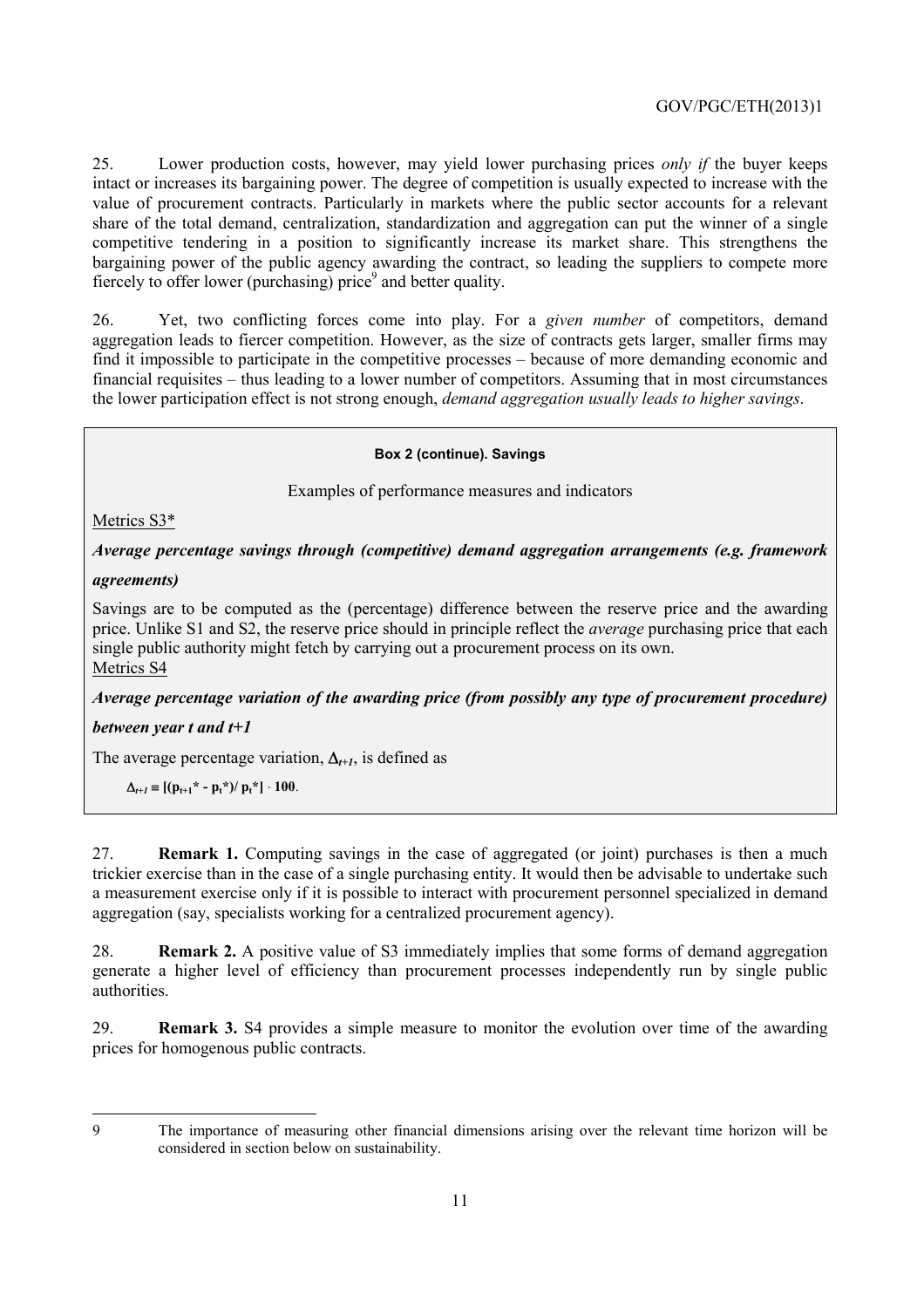#### *3.2 Sustainability*

*30. Sustainable public procurement* (SPP) includes environment-related and social considerations in the design of procurement strategies. SPP broadens the scope of public procurement by including a potentially wide array of externalities, be them towards the environment or the welfare of stakeholders who are not necessarily parties to the public contract. This section will discuss the two main components of sustainability: environmental considerations (the so-called *green public procurement*) and social considerations (the so-called *socially responsible public procurement*).

31. The broad objective of green public procurement (GPP) is to design procurement strategies so as to minimize the amount of negative externalities on the environment. To better clarify this objective, it would be useful to mention some of the main findings of a research project – called RELIEF $10 -$ co-funded by the EC, aiming at scientifically assessing the potential environmental benefits of EU-wide green procurement strategies. The findings concluded that:

- "If all public authorities across the EU demanded green electricity, this would save the equivalent of 60 million tonnes of CO2, which is equivalent to 18% of the EU's greenhouse gas reduction commitment under the Kyoto Protocol. Nearly the same saving could be achieved if public authorities opted for buildings of high environmental quality.
- If all public authorities across the EU were to require more energy-efficient computers, and this led the whole market to move in that direction, this would result in 830.000 tonnes of CO2 savings.
- If all European public authorities opted for efficient toilets and taps in their buildings, this would reduce water consumption by 200 million tonnes (equivalent to 0.6% of total household consumption in the EU)."

32. The findings just mentioned emphasize "social" benefits stemming from green procurement, that is, the reduction of negative externalities from lower CO2 and pollutants emissions or lower consumption of raw materials. Thus, under normal circumstances, procurement strategies with a positive (respectively, negative) environmental impact are typically cases of positive (respectively, negative) externalities. GPP strategies may also generate private benefits, accruing directly to the public buyer. In most cases, they arise from future savings due, for instance, to lower consumption of energy or water or from lower waste or disposal cost. But sometimes there might be concerns about better or healthier working conditions for the employees, which might also result in lower risks for the employer.

33. The distinction between social and private benefits is often blurred. The two effects often coexist and are strongly related. Energy efficient solutions, for instance, allow lower consumption yielding both lower operating expenditures for the buyer and lower pollution for the environment. In general, green purchasing accruing private benefits to the buyer generates a positive externality on the environment as well. The converse is not always true, though. In some cases, green products might leave unchanged or even decrease the direct utility of the procurer. Consider, for instance, the use of recycled paper for printers, which has a lower environmental impact than bleached paper but brings no advantage to the users, either in terms of quality (which, on the contrary, may be perceived as lower) or in terms of costs (which may be higher). Another example is the procurement of products with low environmental impact at the production phase, which may result more costly without providing the user with any additional benefit.

<sup>10</sup> For more on the RELIEF project see ICLEI, Local Government for Sustainability, 2001-2003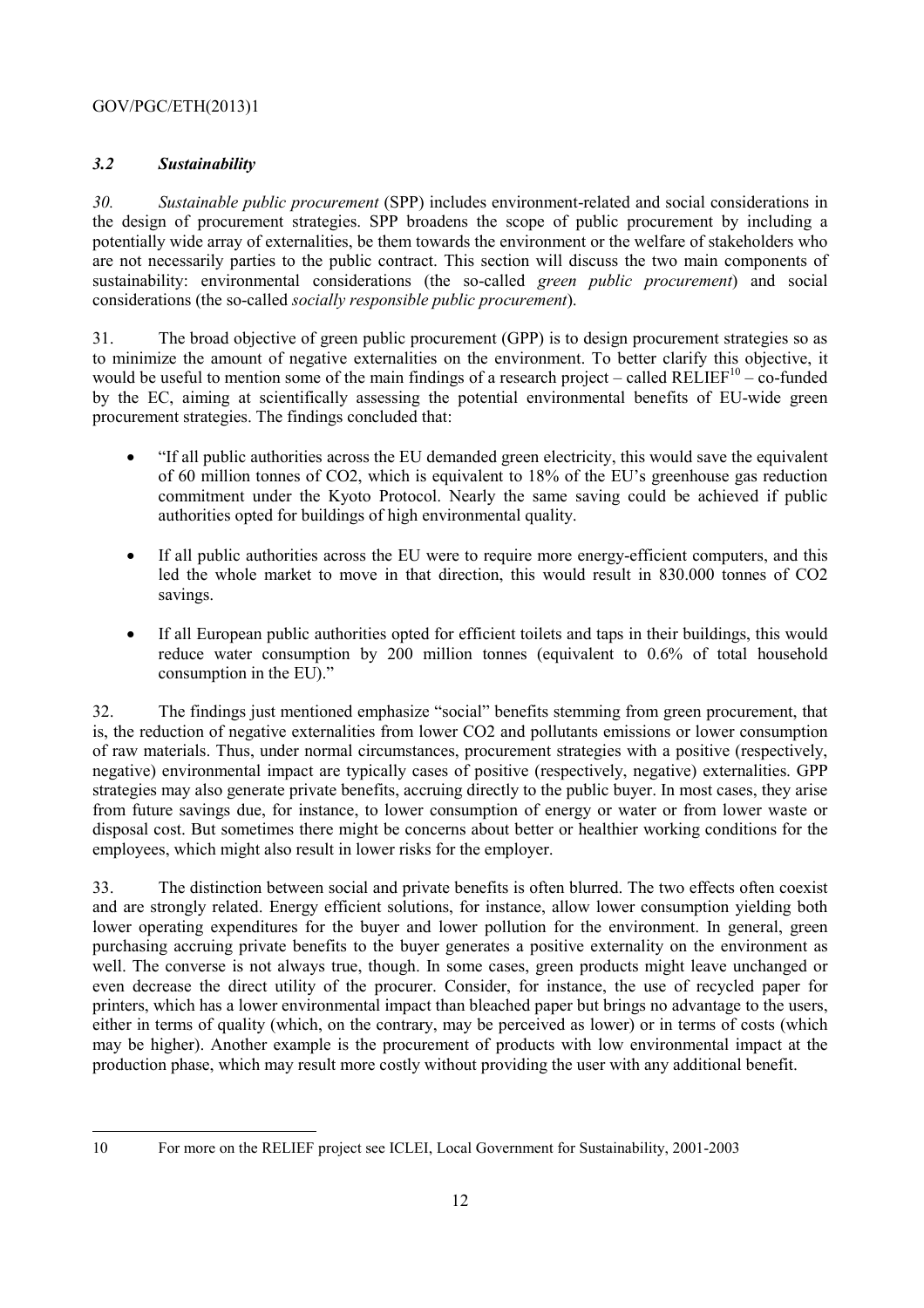34. Most guidelines on GPP seem to neglect this important distinction which, in turn, is likely to strongly affect the buyers' willingness to pay for green products. In 2010 over three-quarter of OECD countries indicated that the primary concern of procurement officials in the use of GPP is the possibility of higher prices resulting from more stringent environmental criteria.<sup>11</sup>

35. Assessing the costs of a good or service over its whole life cycle rather than at its market price could address this, but implementation of this practice remains a challenge. In fact, public buyers might be willing to pay a higher purchasing price against future savings on usage and disposal provided that there is the budget flexibility to do so over time. However the absence of incentives for procurement officials to take into account environmental considerations is an obstacle to the use of green public procurement – for example, many OECD countries do not set mandatory targets for GPP and often fail in verifying whether these targets were achieved in practice.

36. In order to assess, at least partially, the benefits from GPP strategies public buyers are bound to stretch the time horizon for evaluating the financial dimension(s) of a public contract. Indeed evaluating the financial component(s) at the purchasing stage only underestimates the buyer's overall cost of ownership, since it typically underestimates all kinds of costs arising throughout the life cycle of a good, service and civil work. Stretching the time horizon for evaluating the financial dimension(s) of the value for money may thus have at least two benefits: *i*) it makes all financial components more visible and transparent, thereby allowing public buyers to trade-off, say, a higher purchasing cost today with a lower maintenance cost tomorrow; *ii*) expenditures at different stages of the life-cycle are emphasized, thus allowing public buyers to better plan - whenever admissible by public accounting rules - budgetary predictions over several years.

37. The methodology to evaluate at the same time purchasing costs, operating costs (e.g., energy, spares and maintenance) and end-of-life costs (e.g., decommissioning and removal) is known as *whole lifecycle* or *life-cycle costing* (LCC). This approach has become a key tool for implementing GPP that has become in recent years one of the pillars of international policy guidelines on public procurement.

38. While forcing public buyers to evaluate a contract's financial terms by looking at the whole life cycle, the LCC does not restrict *per se* the set of possible green solutions to be considered. In many cases, though, public buyers are willing to send stronger signals to markets by raising the minimal environmental standards that a good (or some of the phases of a production process) has to comply in order to be considered an admissible solution.

39. Governments are also increasingly using socially responsible public procurement (SRPP), that is, procurement operations taking into account one or more of the following social considerations: employment opportunities, decent work, compliance with social and labor rights, social inclusion (including persons with disabilities), equal opportunities, accessibility design for all, ethical trade issues and wider voluntary compliance with corporate social responsibility  $(CSR)$ <sup>12</sup>

40. The dimensions included in SRPP are quite heterogeneous. The most frequently adopted social dimensions would include:

<sup>11</sup> OECD (2011), "Special feature: Green procurement", in Government at a Glance 2011, OECD Publishing. http://dx.doi.org/10.1787/gov\_glance-2011-49-en

<sup>12</sup> European Commission (2010), "Buying Social. A Guide to Taking Account of Social Considerations in Public Procurement", retrieved on 18th Sept 2012 from http://ec.europa.eu/internal\_market/publicprocurement/other\_aspects/index\_en.htm#social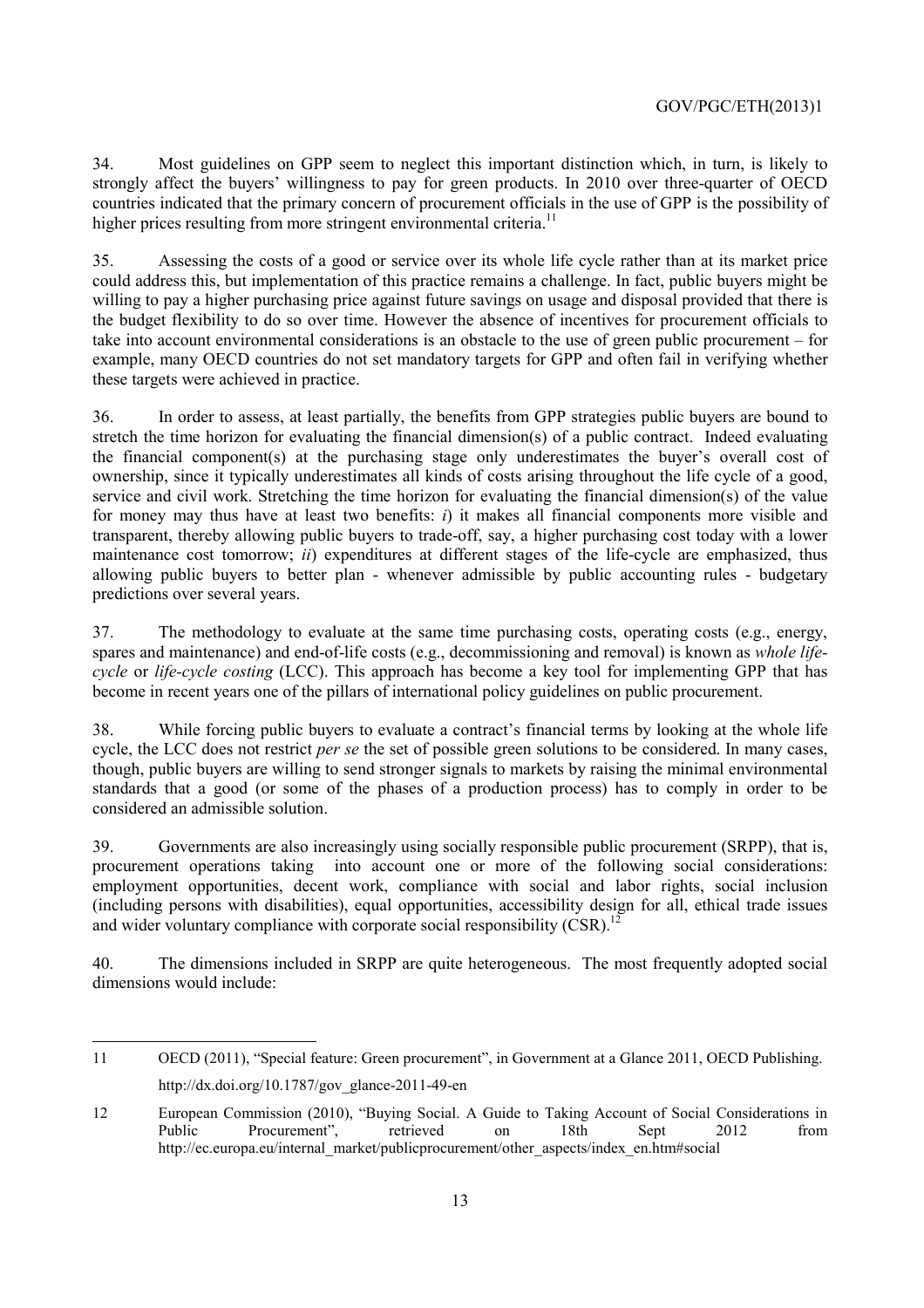- a) **Workers' welfare** (e.g., compliance with core labor standards, occupational health and safety, access to training, access to basic social protection);
- b) **Gender considerations** (e.g., gender balance and non-discrimination, compliance with the principle of equal treatment between women and men, including the principle of equal pay for work of equal value);
- c) **Fight against discrimination on other than gender grounds** (age, disability, religion and belief, sexual orientation, etc.)
- d) **Accessibility.**

41. Similarly to GPP, social considerations can enter technical specifications, selection criteria, award criteria and contract performance clauses.

42. The discussion above leads to the following suggestions for sustainability-related indicators.

#### **Box 3. Sustainability-related aspects of procurement**

Examples of performance measures and indicators

Metrics GS1

*Percentage (both number and value) of awarded procurement contracts in which environment-related technical dimensions are considered either in the selection or the award criteria* 

Sub-metrics GS1.1

*Percentage (both number and value) of awarded procurement contracts in which the whole life-cycle or life-cycle costing is explicitly taken into consideration* 

Metrics GS1.2\*

Estimated percentage reduction of CO<sub>2</sub> emissions through the adoption of environmental-related *technical dimensions* **(***either in the selection or the award criteria)*

Metrics GS3

*Percentage (both number and value) of awarded procurement contracts in which social dimensions are considered either in the selection or the award criteria*

43. **Remark 1.** Metrics GS1 and GS2 provide two admittedly rough measures of the extent to which sustainability-related considerations enter procurement processes mainly for they fail to discriminate the impact of those considerations in the selection rather than in the award criteria. They ought to be considered as a sound starting point to evaluate how procurement strategies *evolve* over time to include external effects. Both metrics could in principle be refined to capture the weight of sustainability-related considerations in the selection criteria relatively to the one in the award criteria.

44. **Remark 2.** Unlike the first three metrics, GS4 aims at measuring the outcome brought about by the adoption of environment-related criteria. If, for instance, the selection criteria were to include the "ENERGY STAR" requirements for computers<sup>13</sup> then it would be possible to estimate the average energy consumption reduction over the computer's life-cycle which would immediately translate in CO2

<sup>13</sup> See http://www.energystar.gov/index.cfm?fuseaction=find\_a\_product.showProductGroup&pgw\_code=CO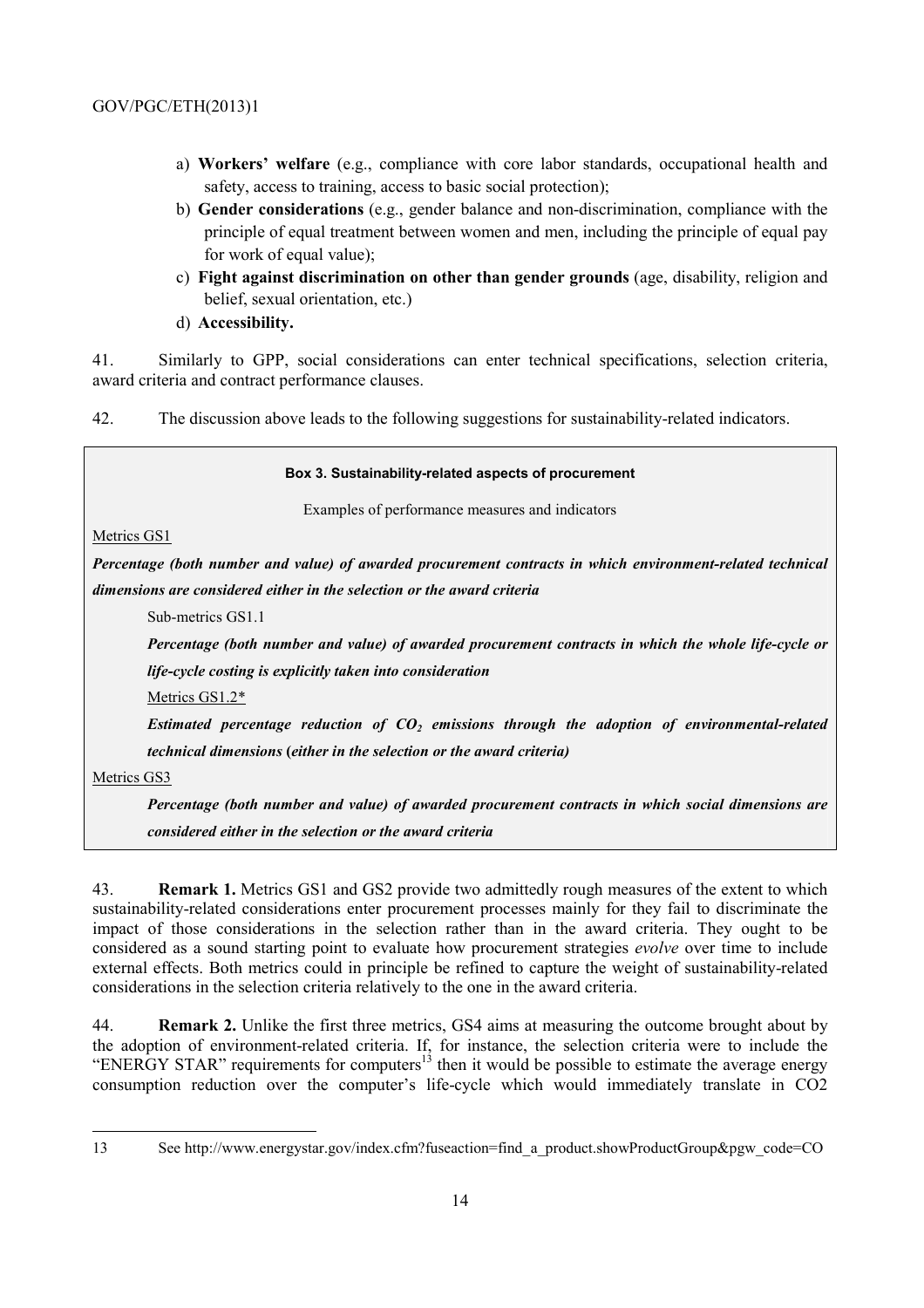reduction. A similar computation could also be performed for cars. Moving from a less stringent to a more stringent certification label would also require the same kind of computation.

#### *3.3 Inclusion of Small and Medium Enterprises (SMEs) in public procurement markets*

45. Given the significance of SMEs to the global economy and labour market, which represent for example 98% of enterprises in the EU, of which 92.2% are firms with ten or fewer employees, policy makers are increasingly concerned about potential barriers to entry for SMEs in public procurement markets. Since public procurement accounts for as much as 13.4% of GDP in OECD countries, it can have a significant impact not only on the share of government contracts awarded to SMEs but also on job creation.

46. The following section analyses both the measures to facilitate SMEs access to government contracts as well as specific set-asides (to reserve a certain amount of procurement value for SMEs).

# **Box 4. SMEs participation in procurement**  Examples of performance measures and indicators **Inclusion of SMEs in public procurement markets**  Metrics IN1 *Average percentage (both number and value) of procurement contracts that are awarded to SMEs*  Sub-metrics IN1.1\* *Average percentage (both number and value) of procurement contracts that are awarded to SMEs through e-auctions*  Sub-metrics IN1.2 *Average percentage (both number and value) of procurement contracts that are awarded to SMEs when demand aggregation arrangements are in place (e.g., fraction of contracts awarded to SMEs in framework agreements)* **Positively discriminatory policies in favor of SMEs and other classes of firms (according to the nature of ownership, geographical location etc.)**  Metrics IN2 *Does public procurement regulation allow for set asides? (YES/NO)* "Set asides" are public contracts that can awarded only to a specific family of firms (say, SMEs but also minorityowned firms). Sub-metrics IN2.1\*: *Number and value of requirements set aside for SMEs*  **Other measures to facilitate access of SMEs to procurement markets**  Metrics IN3 **Existence of preferential financial treatment of SMEs (e.g. waiving fees)**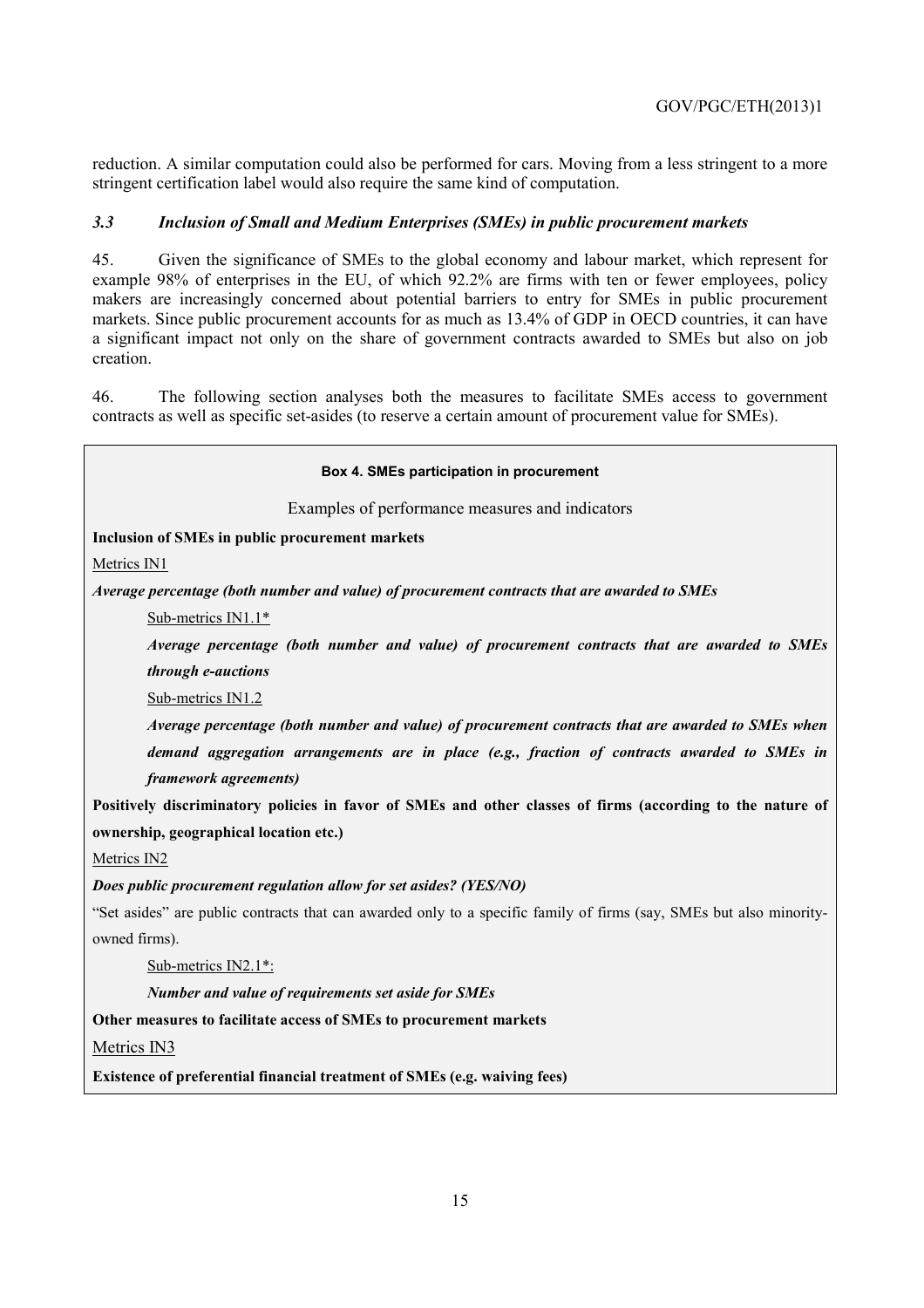47. **Remark 1.** Indicator IN1 is the most relevant in capturing the degree of fairness of the procurement system towards SMEs. By comparing the value of IN1 in any given year to the share of SMEs in the overall economy one gets an immediate measure of heterogeneity of the procurement market relative to the whole economy. It would be advisable that the indicator be split according to different types of procedures (say, competitive vs. non-competitive procedures).

48. **Remark 2.** Indicator IN1.1 focuses on the share of public contracts awarded to SMEs through eauctions, that are often considered an effective way to foster participation in competitive procurement procedures. However, this does not imply *per se* that SMEs would benefit more than bigger firms in participating in e-auctions. Thus, by comparing in any given year the values of IN1 and IN1.1\* it would be possible to roughly assess whether or not e-auctions have an adverse effect on SMEs.

49. **Remark 3.** Indicator IN1.3 focuses on SMEs' shares of public contracts when some form of aggregation of demand is in place. Under normal circumstances, aggregation of demand plays against SMEs because the higher-than-average value of contracts becomes a barrier to entry. Consequently, one would reasonably expect the value of IN1.3 to be lower than that of IN1 in any given year. It is then the evolution over time of the difference between those two values which provides a meaningful piece of information about whether or not pro-SMEs policies are effective.

50. **Remark 4.** IN2 helps us better interpret the value of IN1. It is indeed more likely that the value of IN1 to be high if "YES" is the answer to IN2.

#### **4. Procedures/Processes**

51. How smoothly and effectively do public buyers reach the objectives set in the strategic plans? What kind of organizational forms are implemented? To what extent public procurement processes are open and competitive are public procurement processes? These are three among the most relevant questions concerning the profile of the public procurement "machinery", be it at the level of the whole system or at the one of a single purchasing organization.

52. The organizational dimensions in public procurement refer to the set of arrangements designed to meet needs for goods/services/civil works. More specifically, once needs are collected and classified according to the relevant dimensions (e.g., intermediate consumption vs. investment, goods vs. services, input- vs. output-driven etc.) one fundamental decision concerns to what extent public contracts are to be bundled together. The level of "demand aggregation" is independent of whether we are considering a single purchasing organization rather than the whole national system, although the level of complexity of the problem is, needless to say, much higher in the latter case than in the former.

53. Different organizational solutions often imply different amount of human resources and duration of the procurement processes (mainly until contract award). The next box gathers a set on indicators aiming at capturing the main features in terms of i) demand aggregation, ii) level of specialization of purchasing organizations; iii) quantity of workforce; and iv) duration of public procurement processes.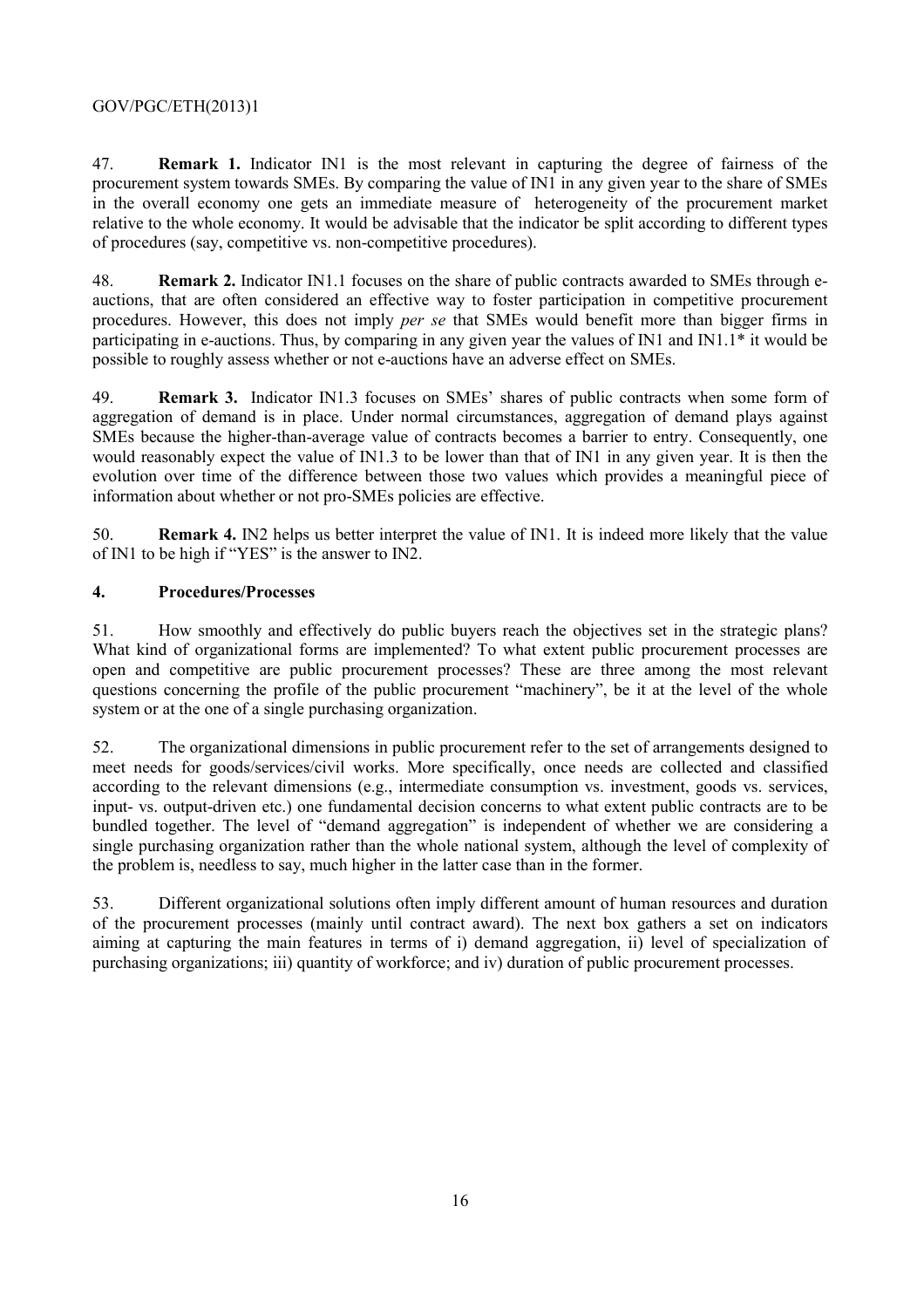#### **Box 5. Efficiency of procurement processes:**

Examples of performance measures and indicators

Metrics A1

*Existence of a central purchasing body(ies) at central and/or local levels or shared services across public contracting authorities (YES/NO)* 

Sub-metrics A1.2

*Fraction of the overall value of procurement contracts awarded independently of any other contracting authority* 

Metrics A2 *Percentage of public contracts awarded through centralized/joint procurement procedures* 

#### *across contracting authorities*

Aggregation of public demand can be implemented by using two broad classes of arrangement: *i*) by having a procurement agency (body) awarding contracts on behalf of other public organizations; *ii*) by a cooperation agreement among purchasing organizations pooling resources to award contracts that satisfy the organizations' needs.

Metrics A3

*Number of operating e-procurement platforms at the national and the local level and average value of* 

*public contracts awarded by using the functionalities of each platform* 

**Resource consumption** 

Metrics RC1

*Average number of functional Full-Time Equivalents (FTEs) used process until contract award in i)* 

#### *open; ii) restricted; and iii) negotiated procedures*

A **full-time equivalent** (FTE) is a unit to measure employed persons in a way that makes them comparable although they may work a different number of hours per week.

The unit is obtained by comparing an employee's average number of hours worked to the average number of hours of a full-time worker. A full-time person is therefore counted as one FTE, while a part-time worker gets a score in proportion to the hours he or she works. For example, a part-time worker employed for 20 hours a week where full-time work consists of 40 hours, is counted as  $0.5$  FTE.<sup>14</sup> Metrics RC2

#### *Average value of a procurement process managed by each FTE*

RC2 is to be constructed by taking the estimated value of procurement processes divided by the overall number of procurement-related FTEs.

Metrics RC3

*Average elapsed number of days between the publication of the call for tenders and contract award in i) open; ii) restricted; and iii) negotiated procedures*

<sup>14</sup> We borrow the definition of full-time equivalent from http://epp.eurostat.ec.europa.eu/statistics\_explained/index.php/Glossary:Full-time\_equivalent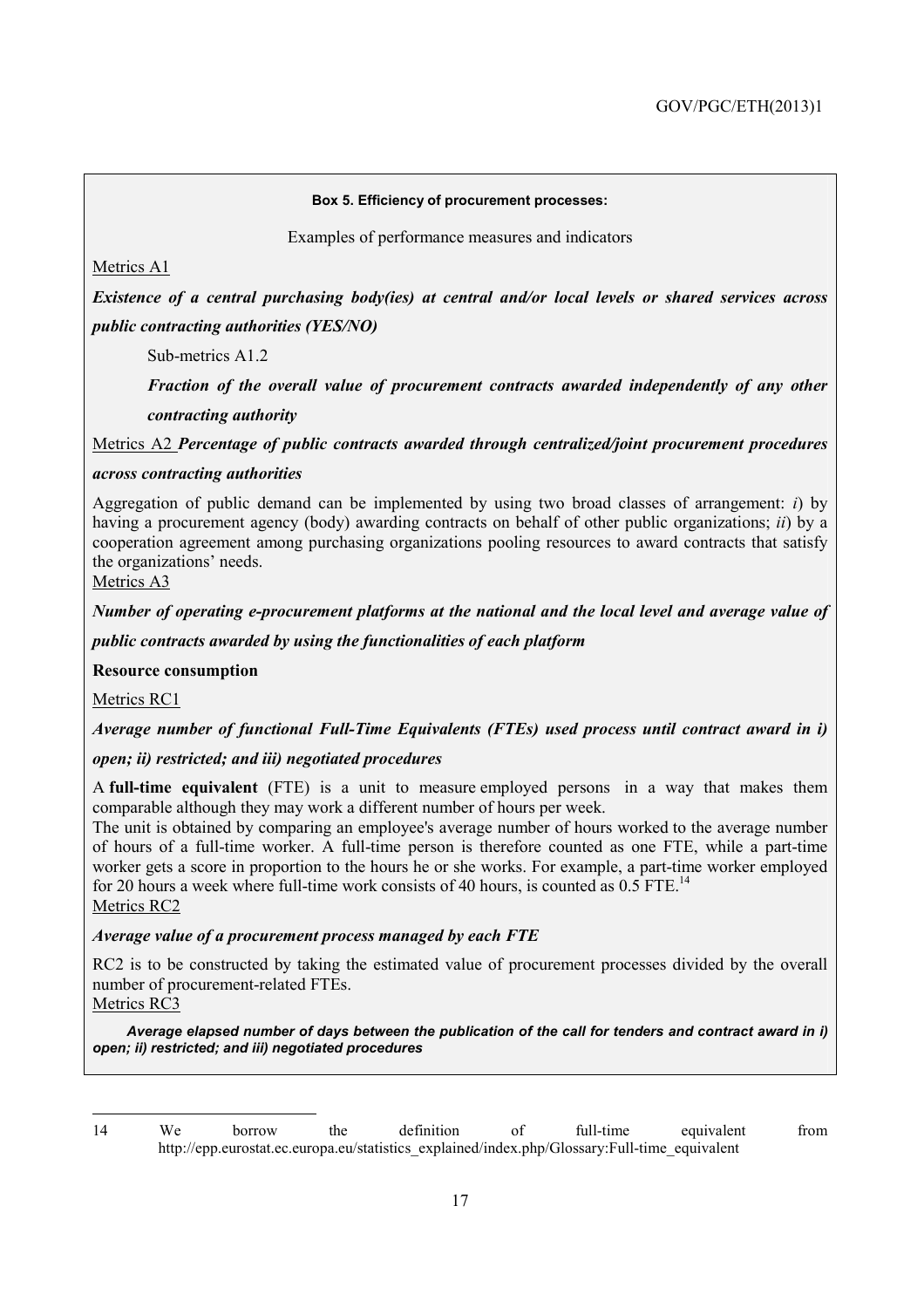54. **Remark 1.** Indicators A1 to A3 are meant to capture the main organizational features of a public procurement system at either the national or regional level. Indicator A1.2 addresses a potentially relevant characteristic of a single purchasing authority, namely the extent to which the latter is able to fulfil its needs by relying on internal procurement capacities. If the authority's procurement expenditure were to be fairly evenly split among different items, then indicator A1.2 would be a good approximation of the degree of procurement specialization (under the assumption that the procurement of a particular class of goods/services/civil works is either completely insourced or entirely outsourced).

55. **Remark 2.** Indicators RC1 and RC3 simply capture how much/long it takes to award a contract (by possibly distinguishing among different kinds of procurement procedures). Data are likely to be more easily collected at a single purchasing authority level. In order to use both indicators for local vs. national or international comparisons it seems more appropriate to stick to the "time" dimension (either in terms of workforce's days or elapsed time between the relevant interval) rather than the "cost" dimension.

56. **Remark 3.** It is not necessarily the case that a high measured value of RC1 goes always hand in hand with a high value of RC3. For instance, if a public authority aggregates demand on behalf of other public entities this might result in a higher RC1 and a lower RC3 than those of a public entity independently carrying out its procurement processes. Indeed, in the first case procurement processes might be shorter but require more people working simultaneously (*specialized know-how*).

57. **Remark 4.** The *cost* of human resources throughout the procurement process - that is, the number of employed FTEs times the average wage per FTE - would provide in principle a ballpark estimate of process costs. Thus one would be in principle in a good position to fully compare the performance of two different procurement procedures, say, an open procedure vs. a negotiated one, both aiming at awarding similar (albeit not necessarily identical) contracts. By comparing *purchasing savings* and the *cost of human resources* one could rank the two options at least in term of (overall) cost effectiveness. However, it is arguable that collecting data on the average wage per FTE might be difficult *per se* and/or raise other kinds of concerns. Consequently, we have decided to focus on the number of FTEs to capture the human resource dimension.

58. The next two boxes gather indicators on some *qualitative* dimensions of public procurement processes, namely *i*) the extent to which they favour competition; *ii*) the extent to which the relationship among the involved actors is adversarial; and *iii*) the ability to solicit different solutions from the market.

#### **Box 6. Openness of procurement processes**

Examples of performance measures and indicators

Metrics OT1

*Percentage (both number and value) of procurement call for tenders being published online* 

Metrics OT2

*Percentage (both number and value) of procurement contracts awarded by means of non-competitive procedures (that is, exceptions to competition where the procuring entity contacts a single supplier in order to solicit a proposal or a price quotation without competitive tendering)*

Metrics OT3

*Percentage (both number and value) of procurement contracts for which foreign suppliers are NOT allowed to bid*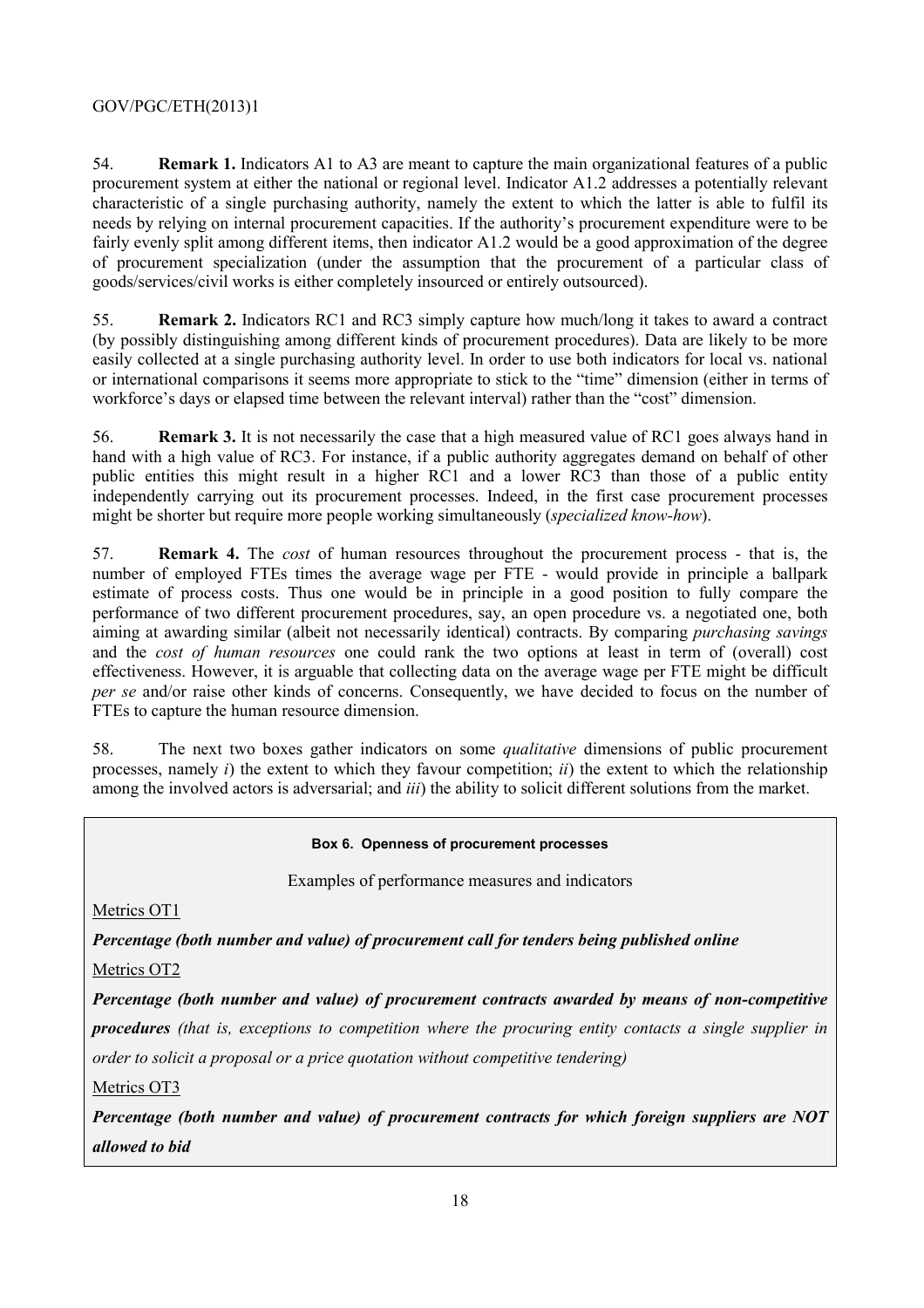#### Metrics OT4

*Percentage (both number and value) of procurement contracts awarded by using e-auctions* 

Metrics OT5

*Average number of bids submitted in (open) competitive procedures for i) goods, ii) services, and iii)* 

*civil works* 

The number of bids coincides here with the number of distinct tenders. Thus if several firms participate in joint venture form their tender represents one single bid.

**59. Remark.** Indicators OT1 to OT4 capture quite intuitively some features of the level openness/transparency of a public procurement system - be it at the national level or the single procuring entity level - by considering different *stages* of the procurement processes or the *nature* of the procurement procedure. Indicator OT3 aims at capturing to what extent a procurement system builds *formal* barriers to entry against foreign suppliers. It is worth noticing that OT5 may capture, at least indirectly, the degree of openness of a competitive procedure as well as it may represent a proxy for the (average) *degree of competition*.

#### **Box 7. Effectiveness/quality of procurement processes:**

Examples of performance measures and indicators

Metrics EQ1

*Percentage (both number and value) of procurement processes that are not awarded, split among the following three classes:* 

- (Overstretched) litigation
- No bids
- At least one bid was received, but none were technically and financially acceptable
- The procurement process was cancelled prior to bid closing.
- Other reasons

#### Metrics EQ2

*Frequency of litigation from the publication of the call for tenders until the end of contract execution* 

Sub-metrics EQ2.1

*Frequency of litigation until contract award* 

Sub-metrics EQ2.1

#### *Frequency of litigation after contract award*

Litigation ought to be interpreted here in the broadest possible sense, from officially posting a protest up to filing a lawsuit in the relevant court. Sub-metrics EQ2.1 captures pathological circumstances when firms compete for the contract, while EQ2.2 captures possible adversarial aspects of the bilateral relationship between the public buyer and the selected contractor at the contract management phase.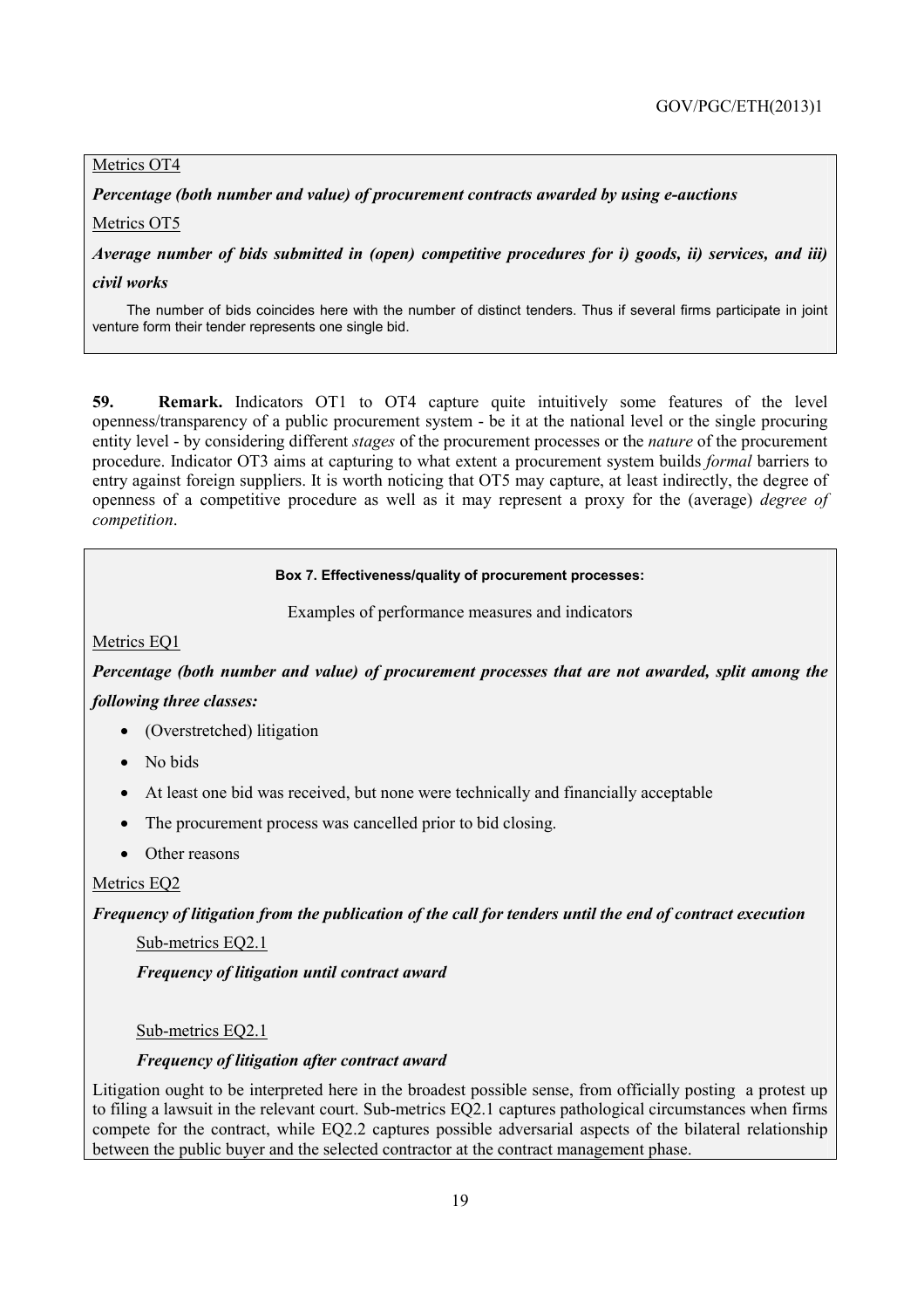#### Metrics EQ3

# *Percentage (both number and value) of competitive processes awarded by means of the value for money*

#### *criterion (in which both technical and financial dimensions are considered in the award criteria)*

The "value for money" criterion (a.k.a. the "economically most advantageous tender" criterion) allows a procuring entity to assess both financial and non-financial dimensions in the award criteria. Usually, the call for tender specifies the relative importance ("weighting") of the different classes of dimensions for contract award.

**60. Remark.** While indicators EQ1 and EQ2 focuses on the quality/effectiveness of a procurement *process*, indicators EQ2 and EQ3 look at the consequences of a(n) (average) procurement process. In particular, EQ2 measures how often public buyers attempt at enlarging the range of possible buying options by having recourse to an award criterion that evaluates at the same time financial and non-financial dimensions.

#### **5. People**

61. Public procurement, like other supply management operations, has progressively moved away from the transactional focus of purchase order processing to a strategic role in government. Traditionally, compliance with policies and procedures was a primary focus, today's public procurement professionals encounter more complexity and a more central role in organizational performance. While traditionally purchasing agents often executed purchase orders with suppliers identified by consumer agencies, today's procurement professionals are more central to *defining* and *implementing* procurement strategies for the stakeholders/principal(s).<sup>15</sup> Procurement professionals are asked to carry out market intelligence analyses, to state and pursue several co-existing objectives, to handle complex contracting arrangements and to execute and administer them. Further, the competing issues in centralization versus decentralization have taken on new meaning as the role of procurement in overall organizational effectiveness and efficiency becomes more recognized. In general, as public organizations focus more on the strategic implications of performance management, procurement professionals find themselves in a continually evolving role.

62. Therefore public organizations find themselves more and more strained in their effort to *recruit, develop* and *retain* good talents in the procurement function. In spite of the professionally evolving character of the role of procurement officer, the career path in the civil service does not often the necessary degrees of freedom to adequately reward the strategic value of valuable talents in the procurement function.

63. In order to assess to what extent the acquisition and the development of human capital in the public procurement is considered a top-ranked priority in any public procurement organization the following dimensions could be considered:

- Professional profile
- Human capital development and career development.

 15 See Yukins (2010).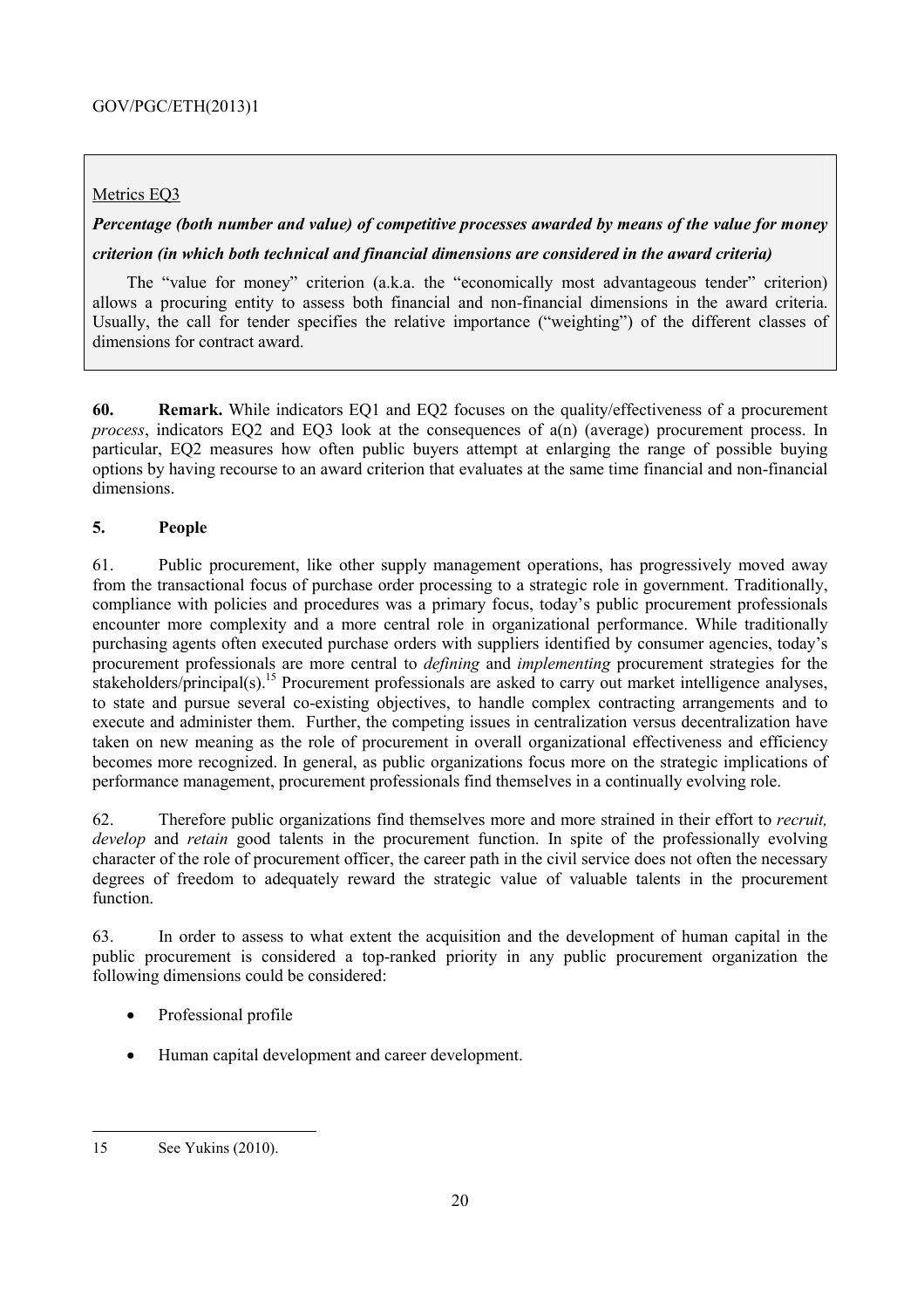#### **Box 8. Professionalism in the procurement function:**

Examples of performance measures and indicators

#### **Professional profile**

Metrics PP1

*Percentage of public officials working on procurement-related tasks (whose job profile includes some procurement-related duties)*

Sub-metrics PP1.1

*Percentage of contractors vs. full-staff procurement officials* 

"Contractors" would include all workers who are not on the purchasing organization's payroll

Sub-metrics PP1.2

*Percentage of public officials working full time on procurement-related tasks*  Sub-metrics PP1.3

*Existence of inter-disciplinary teams to bring together different expertise* 

Metrics PP2

*Average number of years of experience of procurement officials* 

Metrics PP4

#### *Percentage of full-staff procurement officials holding a higher level of education*

Higher level of education is in fact very country-specific. In some cases, the indicator would capture a higher-than-average number of years of education, in other cases, say, a University degree, while in some others a mixture of education degree and number of years of experience. **Human capital development** 

Metrics HC1

*Average number of hours of training on procurement topics received by each full-staff procurement official in the previous year* 

Metrics HC2

*Existence of a certification program (either compulsory or voluntary) for procurement officials* 

Sub-metrics HC1*:* 

*Percentage of officials having completed a certification program* 

Metrics HC3

*Average job rotation across procurement entities*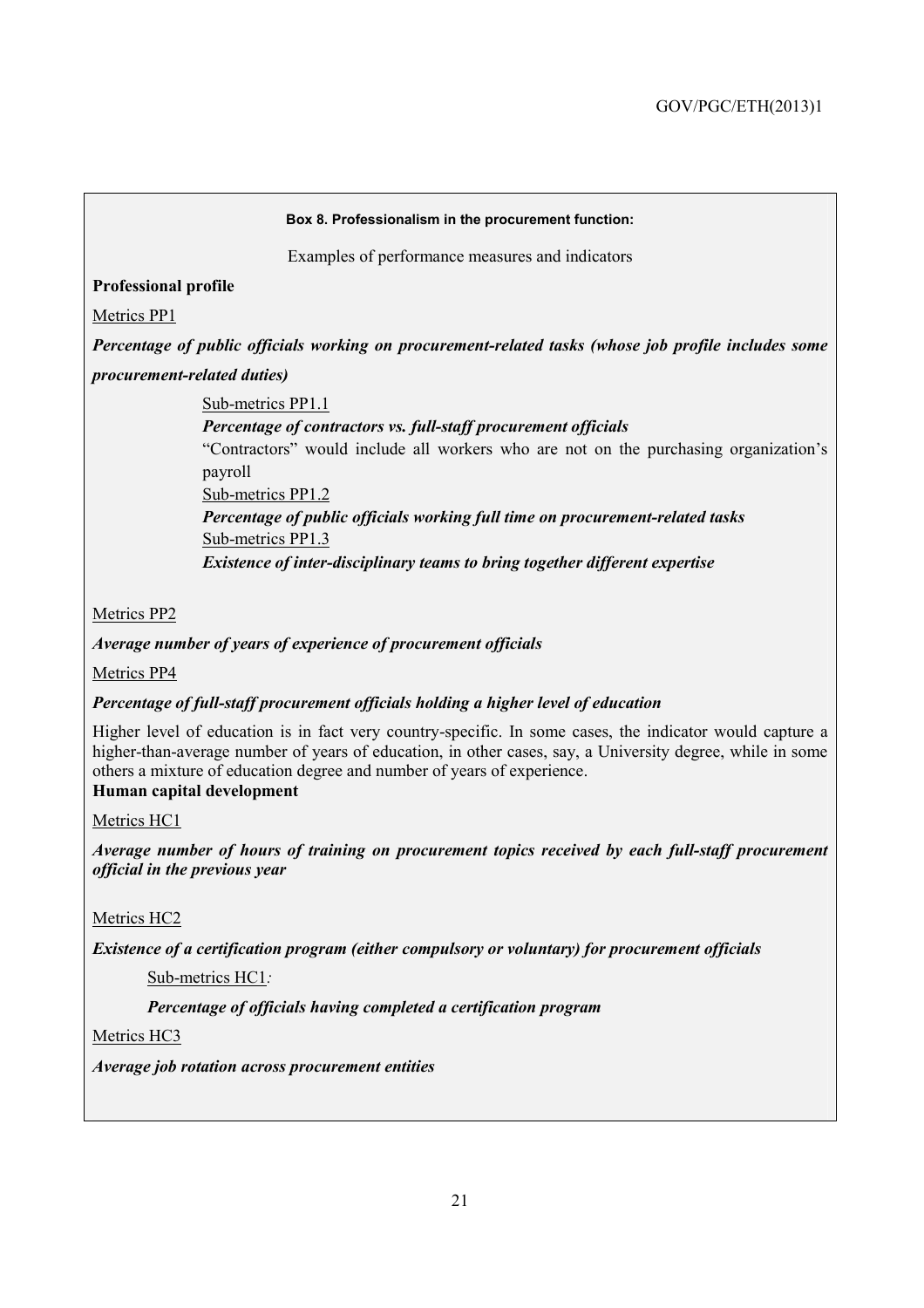64. **Remark 1.** Indicators PP1 to PP4 capture three main sub-dimensions of procurement officials profiles: the *degree of professionalization* (full time vs. part time); the *degree of insourcing* of procurement skills in any organization (full staff vs. contractors); the *demographics* of the procurement workforce.

65. **Remark 2.** Indicator HC1 captures whether or not minimal quality standards are implemented on the procurement workforce, while HC2 measures the level investments in human capital in the procurement profession. The quality of the procurement workforce is in principle higher the higher the value of HC2 together with a certification program for procurement officials.

66. **Remark 3.** Job rotation can have different objectives: it could facilitate human capital accumulation (the same official works on different tasks over her/his career), it could also be used as anticorruption device (by reducing the likelihood that the same procurement official interacts with the same set of suppliers over a long period of time).

#### **6. Relationship with suppliers, end-users and other stakeholders**

67. A constructive and non-adversarial relationship with the supply market is quintessential to fully reap the benefits of well-designed public procurement processes. This statement becomes even stronger once a procurement process has been finalized and the contractor(s) has (have) been selected. It is only after the contract award that a formal buyer-supplier relationship deploys all binding consequences. In spite of this, the contract execution phase is often subject to a far lower level of scrutiny than the pre-award phase. This is mainly due to the incorrect perception that all fair-competition concerns vanish once the contractor is selected. More recently, though, it has been internationally recognized that proper execution of public contracts does matter not only in terms integrity of procurement processes but also because it protects the rights of all non-selected firms.<sup>16</sup> Losing bidders ought to be reassured that they were not selected because the selected contractor did not only submit the best "promised" value for money, but will in fact deliver the best value-for-money *performance*. Were this not be the case the main goal of the competitive mechanism would be undermined, thus distorting competition for the market of public contracts. Only fair behavior at the execution stage, namely the overall compliance with contract conditions set at the awarding stage, ensures a real and effective competition in the entire cycle of public procurement.

68. Box 9 collects a set of indicators aiming at measuring the quality of the buyer-supplier relationship also by relying on measurement systems that do not hinge on objective dimensions. Indeed, as in any relationship, there exist soft dimensions that affect the quality of the relationship itself albeit they cannot be measured according to objective (that is, verifiable by third parties) dimensions.<sup>17</sup>

69. Finally, box 10 collects some indicators pointing at the relationship with other stakeholders (different from potential suppliers / contractors). That a local community has a stake in the realization of a big infrastructural project seems evident. It may sound, however, less obvious that civil society or a certain part of it claims a stake in the oversight of some phases of public procurement processes, most notably the management of public contracts. One intuitive reason hinges on the growing collective interest in the integrity of the government's functions and, more recently, in the importance of sustainability dimensions of public procurement.

<sup>16</sup> Losing bidders may potentially play the role of "watchdogs" at the contract execution phase. See Racca et al. (2011).

<sup>17</sup> In the public procurement of consulting services one often-cited example of soft performance dimension is the consultant's degree of proactiveness.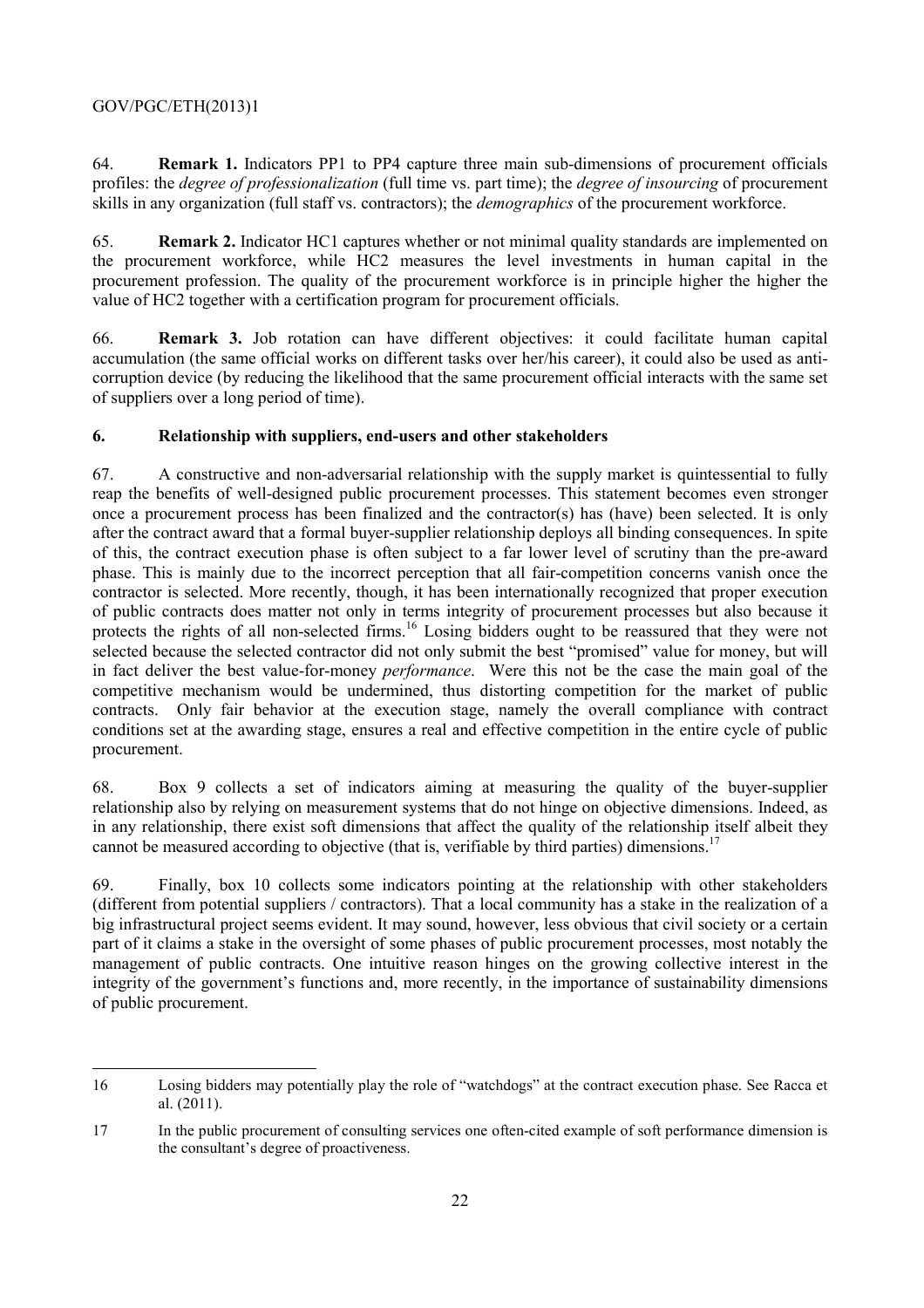| Box 9. Relationships with suppliers, end-users and other stakeholders                                |
|------------------------------------------------------------------------------------------------------|
| Examples of performance measures and indicators                                                      |
| <b>Suppliers</b>                                                                                     |
| Metrics RS1                                                                                          |
| Average number of weeks (or days) for paying suppliers in practice                                   |
| Submetrics RS1                                                                                       |
| Percentage of late payments of suppliers in previous year                                            |
| Metrics RS2*                                                                                         |
| Percentage (both number and value) of contracts that are entirely cancelled ("rescinded") during the |
| contract execution                                                                                   |
| Metrics RS3                                                                                          |
| <b>Delays in contract completion</b> [applies mainly to civil works]                                 |
| Submetrics RS3.1                                                                                     |
| Percentage of occurrence of delays in contract completion                                            |
| Submetrics RS3.2                                                                                     |
| Average number of days of delay in contract completion                                               |
| Metrics RS4                                                                                          |
| <b>Cost overruns</b> [applies mainly to civil works]                                                 |
| Submetrics RS4.1                                                                                     |
| Percentage of occurrence of cost overruns                                                            |
| Submetrics RS4.2                                                                                     |
| Average value of cost overruns (as measured by the percentage of the awarding price of the           |
| contract)                                                                                            |
| Metrics RS5                                                                                          |
| <b>Existence of recording programs on suppliers performance</b>                                      |
| Metrics RS6                                                                                          |
| Existence of suppliers' white lists or other reputation mechanisms                                   |
| Metrics RS7                                                                                          |
| Regularity of training programs / informative session specifically designed for suppliers /suppliers |
| association in previous year                                                                         |
| Metrics RS8                                                                                          |
| Level of "suppliers satisfaction index" (if a measurement system is in place such the suppliers      |
| satisfaction surveys)                                                                                |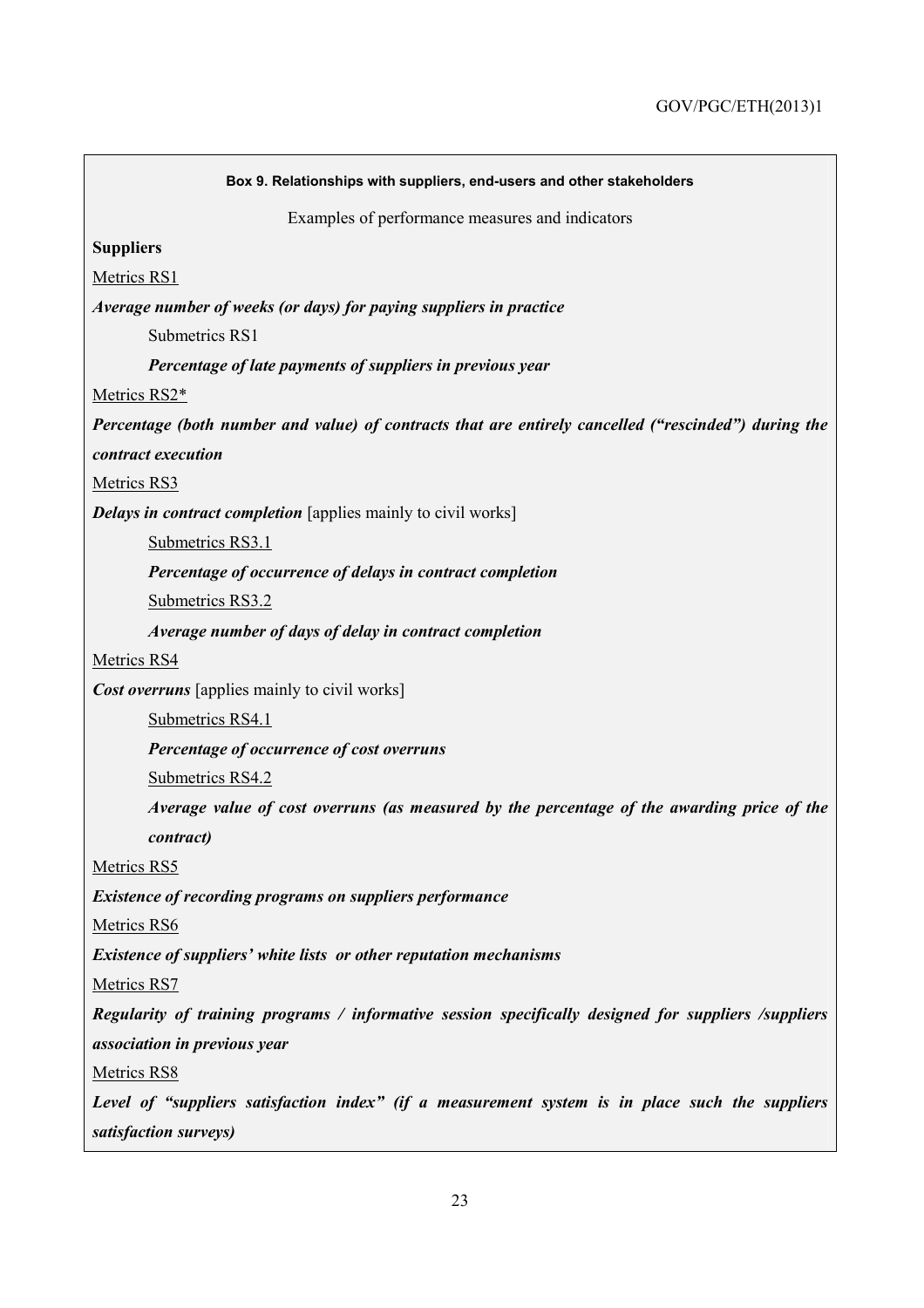#### **Relationship with end-users**

Metrics RE1

*Level of "customers satisfaction index" (if a measurement system is in place such as the customers satisfaction surveys)*

Metrics RE2

*Adoption of other systems different from customer satisfaction surveys to gather end-users' feedback ("voice")***\** 

A "voice" system might include informal internet fora, publication of leaflets, "pressure groups" etc.

**Relationship with other stakeholders** 

Metrics ROS1

*Adoption of solutions involving civil society or other non-government stakeholders in the oversight of the contract management*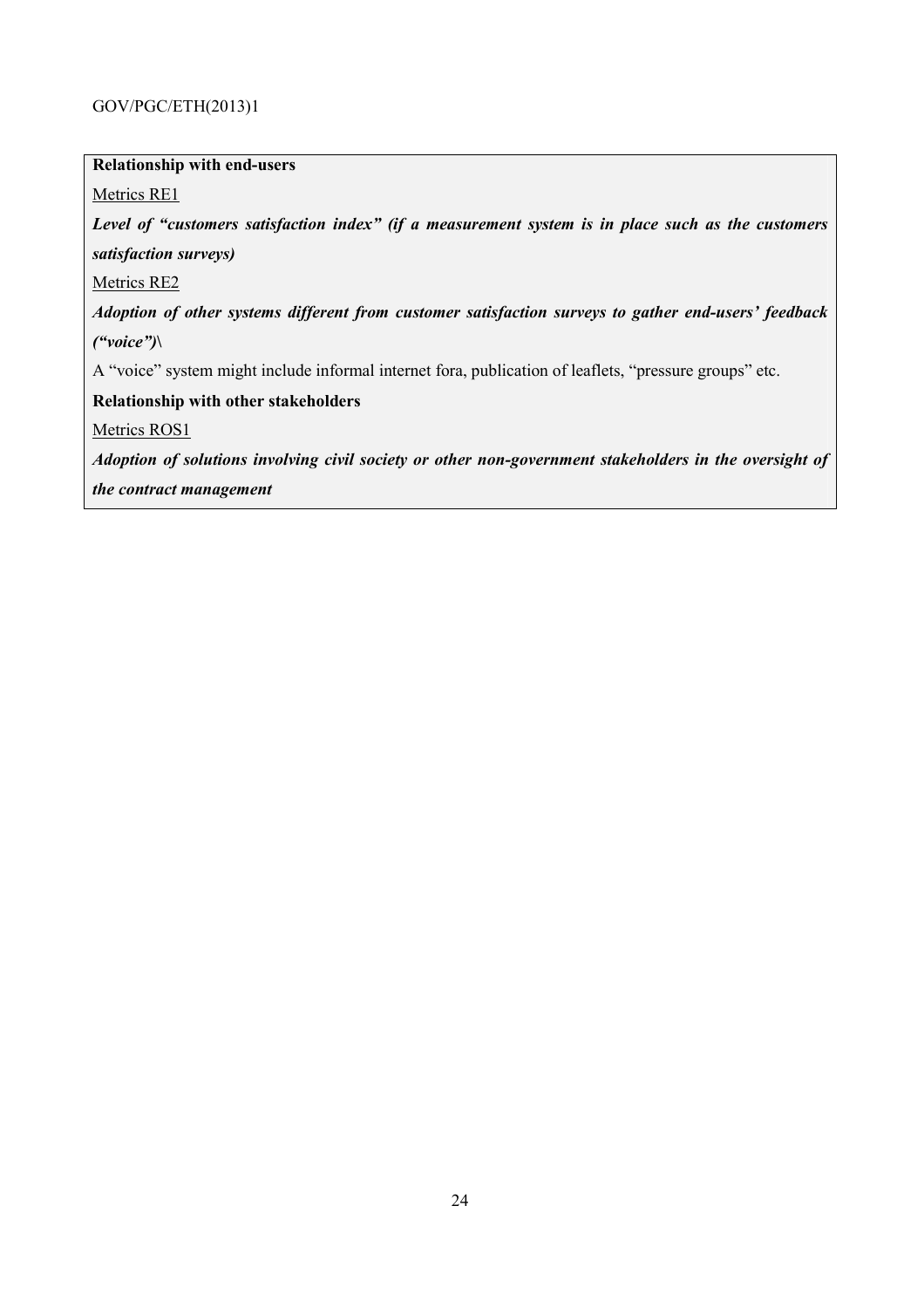#### **PART II**

70. Considering the economic importance of procurement which represents on average 13,4% of GDP in OECD countries, governments are increasingly interested in understanding how public procurement strategies can affect national competitiveness. Part II of the paper will explore a practical chain of effects linking public procurement to national competitiveness as a first basis for future work on this issue.

#### **1. Public Procurement and National Competitiveness**

#### *1.1 On the notion of Competitiveness*

71. Over the past two decades or so, the term competitiveness has been used in a variety of ways and, sometimes abused. Both the questions and the issues that are at the heart of the concept of competitiveness are basically those that policy makers and academic economists alike have been addressing for quite a long time, namely how to improve well-being and the distribution of wealth. In the European context, for instance, the Lisbon strategy<sup>18</sup> pledges to make the EU the most competitive and dynamic knowledgebased economy in the world, capable of sustainable economic growth with more and better jobs and greater social cohesion.

72. While there seems to exist a wide consensus on the notion of competitiveness at the firm or *microeconomic* level<sup>19</sup>, at the *macroeconomic* level the same concept is more blurred and sometimes strongly contested. Krugman (1994) and (1996), who goes so far as to depict the notion of national competitiveness as a dangerous obsession, raises three points of opposition:

- 1. It is misleading to make an analogy between a nation and a firm; for example whereas an unsuccessful firm will ultimately go out of business there is no equivalent "bottom-line" for a nation.
- 2. Whereas firms can be seen to compete for market share and one firm's success will be at the expense of another's, the success of one country or region creates rather than destroys opportunities for others and trade between nations is well known not to be a *zero-sum game*.

<sup>18</sup> European Commission (2010b)

<sup>19</sup> At the firm level, competitiveness points clearly towards firms' ability to compete, to grow and to be profitable. Thus a competitive firm is able to produce profitably products that meet the requirements of an open market in terms of price and quality. The more competitive a firm relative to its rivals the stronger its ability to gain market share and ultimately the higher the likelihood the same firm will survive in the market. Conversely, uncompetitive firms will see their market shares wane and, absent any external support or protection, are likely to go out of business.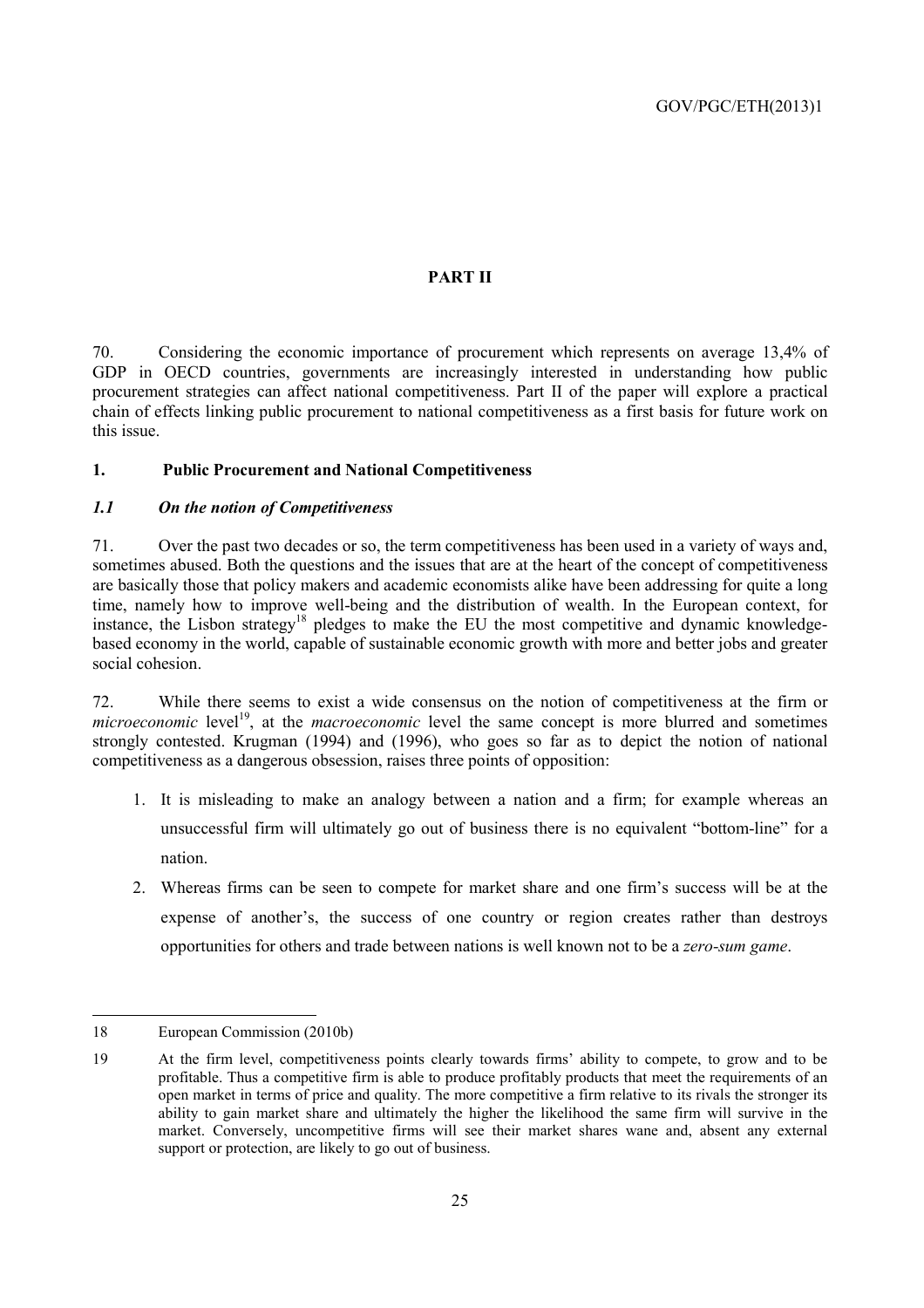3. If competitiveness has any meaning then it is simply another way of saying *productivity*; growth in national living standards is essentially determined by the growth rate of productivity.

73. There is a growing consensus about the idea that improvements in one nation's well-being need not be at the expense of another's (that is, at the global level nations are likely to play a *positive-sum game*), and that productivity is one of the central concerns of competitiveness. This "consensus view" can be illustrated by the following definitions.

> "A nation's competitiveness is the degree to which it can, under free and fair market conditions, produce goods and services that meet the test of international markets while simultaneously expanding the real incomes of its citizens.

> Competitiveness at the national level is based on superior productivity performance and the economy's ability to shift output to high productivity activities which in turn can generate high levels of real wages. Competitiveness is associated with rising living standards, expanding employment opportunities, and the ability of a nation to maintain its international obligations. It is not just a measure of the nation's ability to sell abroad, and to maintain a trade equilibrium."<sup>20</sup>

> "[Competitiveness] may be defined as the degree to which, under open market conditions, a country can produce goods and services that meet the test of foreign competition while simultaneously maintaining and expanding domestic real income."<sup>21</sup>

> "An economy is competitive if its population can enjoy high and rising standards of living and high employment on a sustainable basis. More precisely, the level of economic activity should not cause an unsustainable external balance of the economy nor should it compromise the welfare of future generations."<sup>22</sup>

> "Smart, sustainable and inclusive growth that secures the economic competitiveness of the EU in high-value added, high-wage activities will require a structural change of the EU economy towards higher knowledge intensity."<sup>23</sup>

<sup>20</sup> The President's Commission on Competitiveness (1984).

<sup>21</sup> OECD (1992).

<sup>22</sup> European Commission (2000).

<sup>23</sup> European Commission (2011).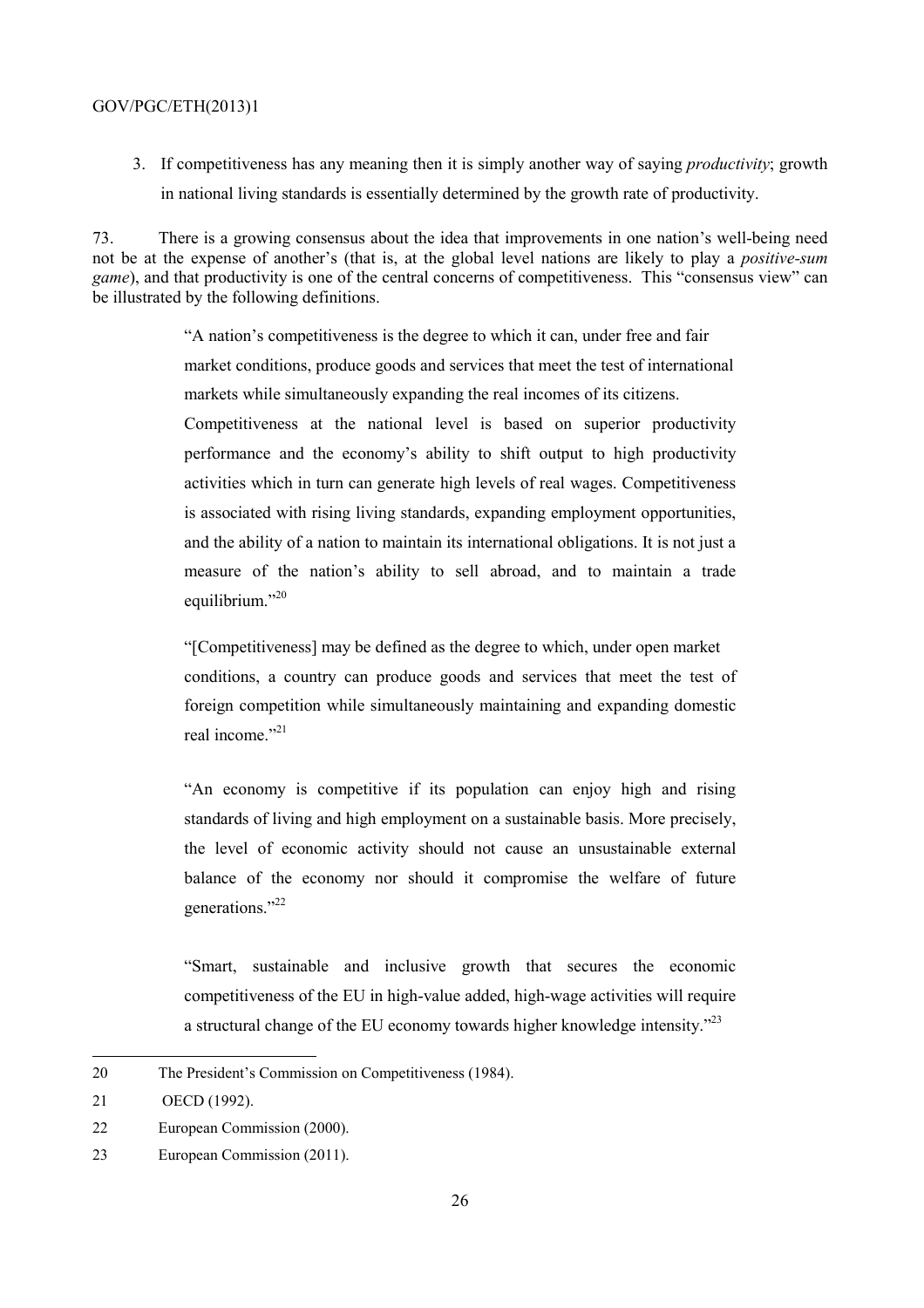#### *1.2 The (Potential) Impact of Public Procurement on National Competitiveness*

74. To what extent is public procurement able to exert an impact on an economic system as whole? Or, to put it more precisely, can public procurement influence a nation's economic performance as captured by macroeconomic indicators? These questions are far from being of purely theoretical nature since, as discussed in the previous sections, public procurement is increasingly recognized as a tool for promoting a wide array of socially valuable objectives. It is, however, unclear whether, say, the promotion of comprehensive strategies of *sustainable* public procurement at a national level may represent a *competitive* leverage for the same country in international markets.

75. To the best of our knowledge, there does not exist any proven *direct* link between the main characteristics of a nation's public procurement system and its degree of competitiveness. A nation's competitiveness is not important *per se*, but because it is instrumental to both short-term and long-term growth. The previous section has made it clear that a *unanimous* and *precise* definition of national competitiveness is still lacking.

76. In spite of this difficulty, a more operational definition of national competitiveness can be used that would also be robust to Krugman's criticism, namely "**the set of institutions, policies and factors**  that determine the level of productivity of a country.<sup>324</sup> The latter, in turn, sets the level of prosperity that can be achieved by an economic system. Thus a nation's standard of living hinges on the capacity of its companies to both achieve high levels of productivity and to increase productivity over time. Economic growth depends ultimately on a country's ability to *upgrade itself*. 25

77. Many factors shape productivity and, in turn, competitiveness. This is in fact one of the historically most debated questions in economics that has spurred disputes among economics since Adam Smith's "An Enquiry into the Wealth of Nations". Theories range from labor specialization to the role of investments in physical capital and infrastructure and, more recently, have focused on human capital, technological progress, good governance and market efficiency. The current debate seems to recognize that multiple forces are at simultaneously at work in determining the level of national competitiveness (and  $growth)<sup>26</sup>$ 

#### **2. Measures of National Competitiveness**

78. Several institutions evaluate country competitiveness using a comprehensive approach which emphasizes non-price factors. Periodically, they provide country ranking in various sectors, combining statistical data and survey results. The following is a list of the main indicators:

• *Global Competitiveness Index* (GCI) – published annually by the World Economic Forum (WEF).27 It captures the microeconomic and macroeconomic foundations of national competitiveness, including structural factors. The GCI considers 12 main determinants of competitiveness called "pillars": institutions, infrastructure, macroeconomic stability, health and primary education, higher education and training, goods market efficiency, labor market efficiency, financial market sophistication, technological readiness, market size, business sophistication, and innovation.

 24 World Economic Forum (2012), p.4.

<sup>25</sup> Porter (1990), p.76.

<sup>26</sup> See, among others, Aghion and Howitt (2009) and Alesina and Rodrik (1994).

<sup>27</sup> The Global Competitiveness Paper 2012-13 can be downloaded from http://www.weforum.org/papers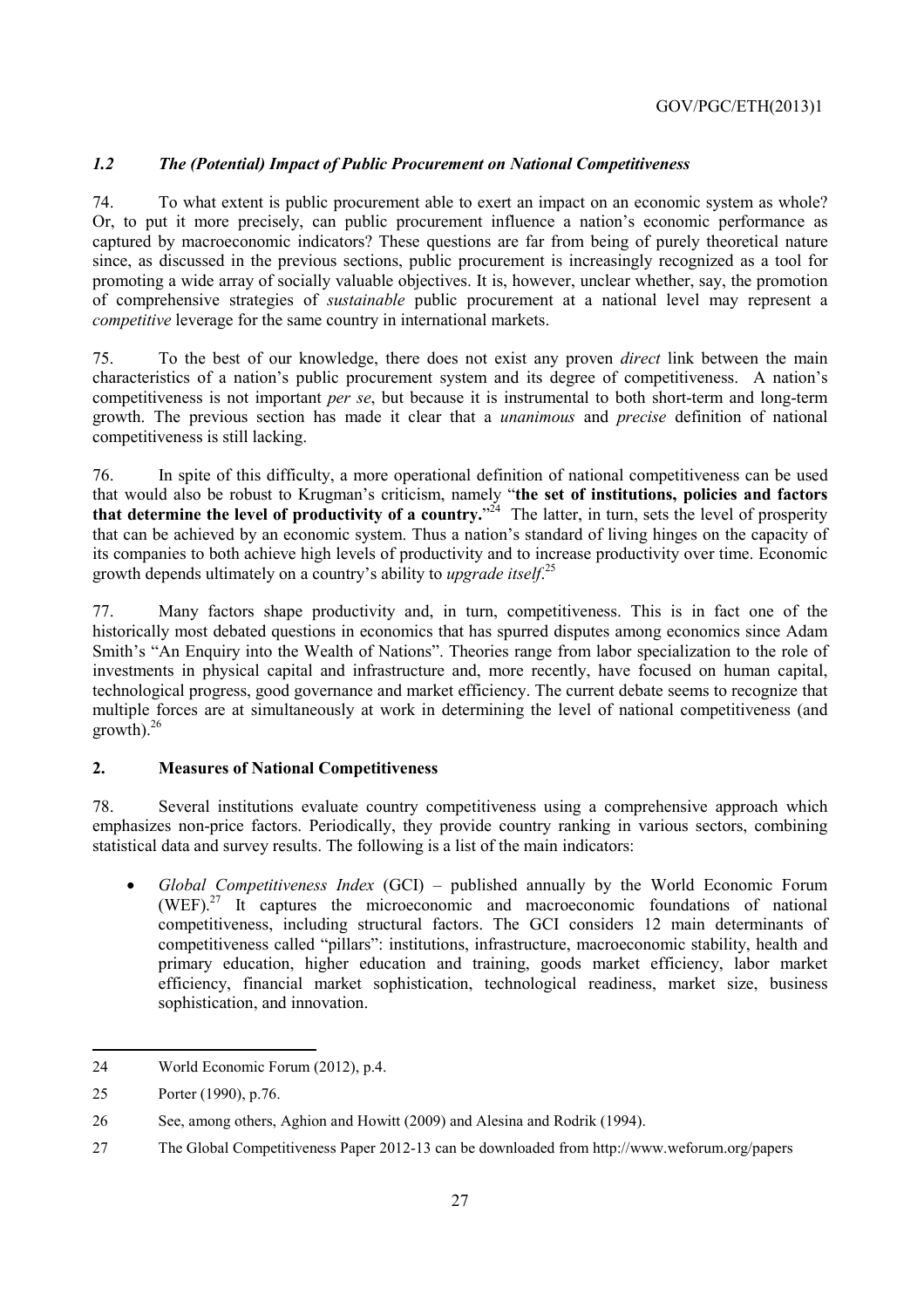- *The World Competitiveness Index* (WCI) published by the  $IMD<sup>28</sup>$ , uses more than 300 criteria for evaluating enhancing factors for doing business and social welfare. It elaborates a country profile measuring macroeconomic performance, governmental and private sector efficiency and infrastructure levels.
- *The Doing Business Index* published annually by the World Bank and the International Finance Corporation<sup>29</sup>, investigates the business environment in countries, considering regulations that enhance business activity and those that constrain it. In its 2012 report, the World Bank covered 183 economies analyzing 10 indicators: starting a business, dealing with construction permits, getting electricity, registering property, getting credit, protecting investors, paying taxes, trading across borders, enforcing contracts, and resolving insolvency.
- *The Competitive Industrial Performance Index* (CIP) developed by the United Nations Industrial Development Organization (UNIDO) to benchmark national industrial performance.<sup>30</sup> It builds on the notion that national competitiveness is an economy's ability to create welfare. The CIP index assesses industrial performance using indicators of an economy's ability to produce and export manufactured goods competitively. The CIP index has six main dimensions: Industrial capacity (manufacturing value added per capita), manufactured export capacity, impact on world manufacturing value added (MVA), impact on world manufactures trade*,*  industrialization intensity (share of manufacturing on GDP and share of medium and hightechnology products in manufacturing), export quality (share of manufacturing in export and share of medium and high-technology products in manufactured exports).
- *Trade Performance Index* (TPI) published every two years by the International Trade Center (ITC) in collaboration with UNCTAD, considers competitiveness level and export diversification for 180 countries in 14 macrosectors (fresh food and raw agricultural products, processed food and agro-based products, wood, wood products and paper, textiles, chemicals, leather and leather products, metal and other basic manufacturing, non-electric machinery, computers and telecommunications, electronic components, transport equipment, clothing, miscellaneous manufacturing, minerals).<sup>31</sup> For each country and sector, the TPI covers basic performance characteristics, bringing out gains and losses in world market shares and shedding light on the factors behind these changes, as well as monitoring the diversification of export products and markets.

#### **3. How Public Procurement May Affect National Competitiveness: The Main Transmission Chains**

79. None of the dimensions used to construct the above indexes makes neither an explicit nor a direct link to public procurement. However, it is arguable that the latter can influence at least to some extent an influence to a subset of the economic variables that contribute to determine the level of national competitiveness. To this end it is worth focusing on the WEF's GCI.

<sup>28</sup> See http://www.imd.org/research/publications/wcy/upload/All\_criteria\_list.pdf

<sup>29</sup> The paper can be downloaded from http://www.doingbusiness.org/papers/global-papers/doing-business-2012

<sup>30</sup> The UNIDO 2011 paper can be downloaded from http://www.unido.org/fileadmin/user\_media/Publications/IDR/2011/UNIDO\_FULL\_PAPER\_EBOOK.pdf

<sup>31</sup> See http://legacy.intracen.org/appli1/TradeCom/Documents/TradeCompMap-Trade%20Performance%20Index-UserGuide-EN.pdf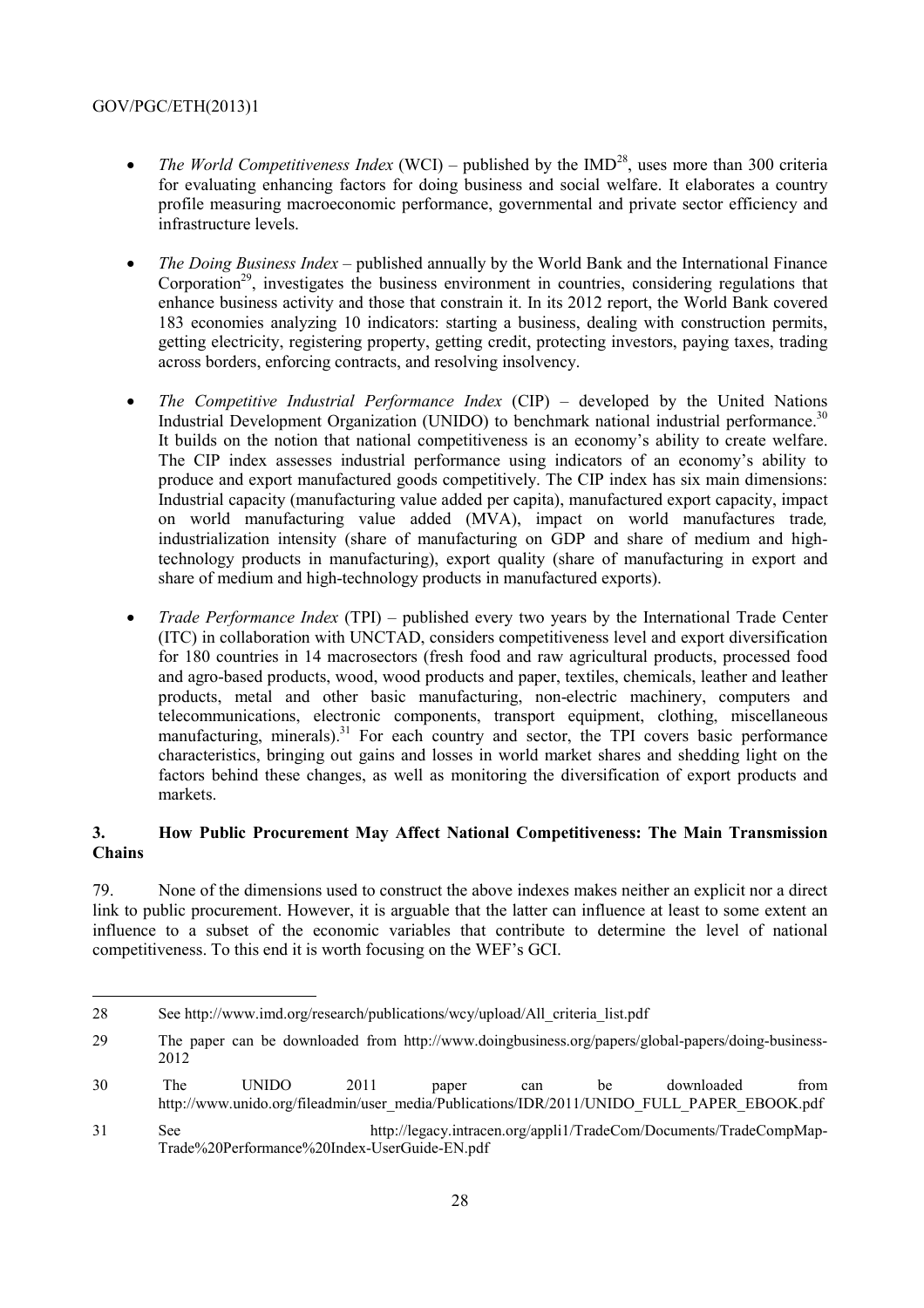80. Table 1, borrowed from WEF (2012), provides the 12 pillars of competitiveness. At least three pillars seem likely to be affected by public procurement policies and strategies at a national level: Institutions, market size and innovation. In what follows we shall elaborate on the nature of the casual  $links$ <sup>32</sup>



#### **Figure 1. Public Procurement and the Global Competitiveness Index**

#### *3.1 The Role of Institutions*

81. The institutional environment is shaped by the legal and administrative framework in which individuals, firms and governments operate to produce wealth. A sound and fair institutional framework is quintessential to economic development. According to North and Thomas, dimensions such as innovation, economies of scale, education and capital accumulation "are not causes of growth: they *are* growth" (italics in original).33 North (1990, p. 3) offers a definition of institutions as "the rules of the game in a society or, more formally, [...] the humanly devised constraints that shape human interaction" thus structuring "incentives in human exchange, whether political, social, or economic".

82. Not only do economic institutions determine the aggregate potential of the economy, but also affect an array of economic outcomes, among which the distribution of resources in the future. Thus the main features of the institutional environment are likely to determine both the size of the aggregate pie and how the pie is divided among different groups. For instance, the protection of property rights influence the

 32 Upon browsing the list of pillars in table 1, one would be inclined to believe that public procurement policies and processes affect also "Infrastructure", "Health and Primary Education", and "Higher Education." We are, however, also inclined to believe that public procurement has a more direct link to the three selected pillars.

<sup>33</sup> North and Thomas (1973), p. 2.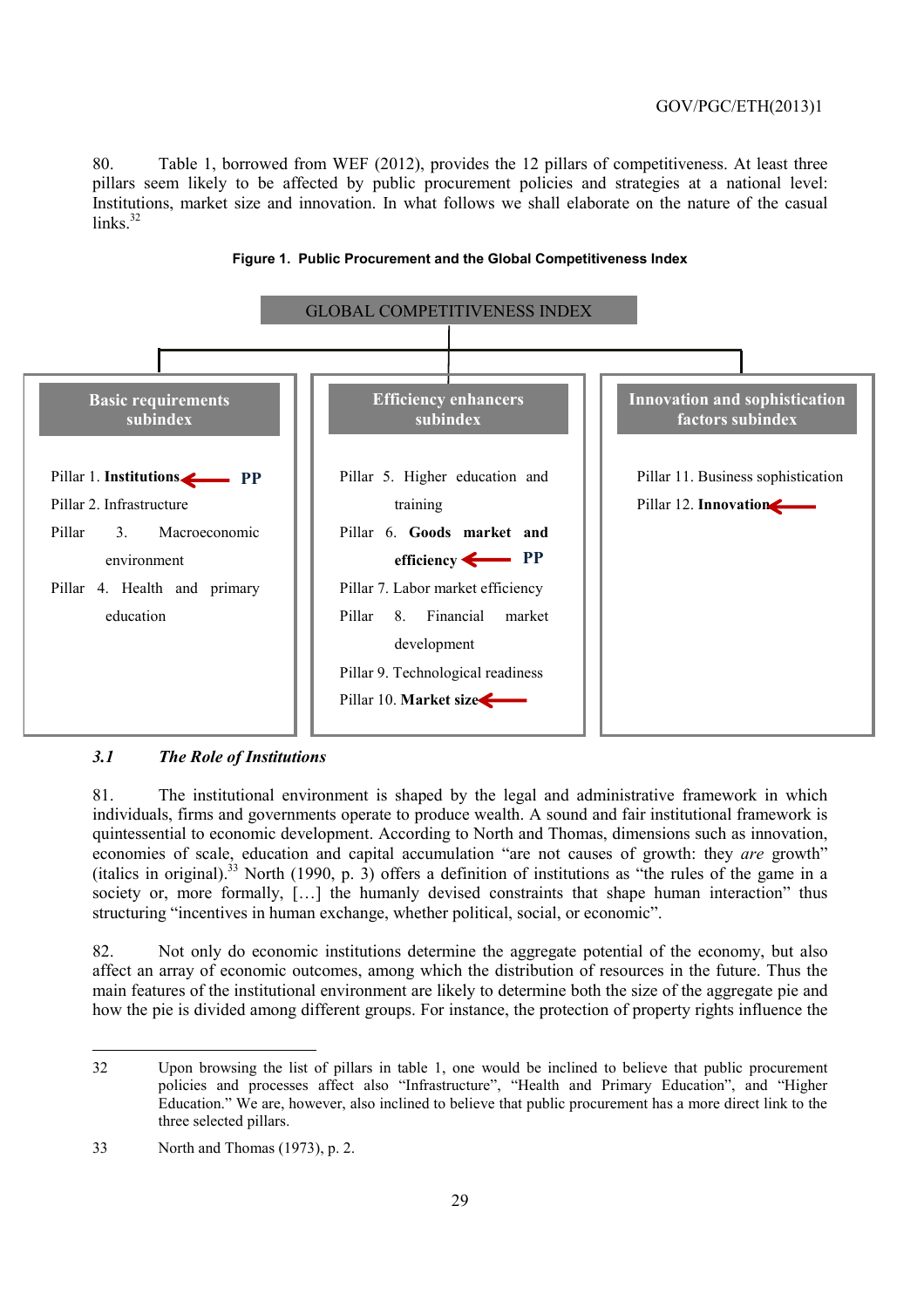decisions of owners of land, corporate shares and intellectual property to invest in the improvement of their property. Government attitude toward markets and freedom and its operational efficiency plays an important role. Indeed phenomena such as corruption, red tape, lack of transparency and accountability, dishonesty in the management of public contracts, inefficiency in law enforcement and in the functioning of courts impose additional costs and uncertainty on firms, thus hampering significantly the process of economic development.

83. Many features of a nation's public procurement framework contribute substantially to determine the overall quality of public institutions. More specifically, all the measures aiming at strengthening the level of integrity of procurement processes<sup>34</sup> would exert a positive impact on the quality of (public) institutions as a whole.

#### *3.2 Market Size and Efficiency*

84. Market size may affect productivity via economy of scale. The size of available markets are in principle constrained by national borders, but increasing globalization has caused exports to become a (possibly imperfect) substitute for domestic markets. Although there does not exist unanimous *scientific* consensus on the positive relation between trade openness and growth, few would deny that trade has a positive effect on growth, especially for small countries. The case of the European Union illustrates the importance of the market size for competitiveness, as important efficiency gains were realized through closer integration during the past two decades. The trade in goods is in fact a major driver of growth in EU manufacturing industries. Some 25% of the EU-27 GDP is generated by the goods sector. Intra-EU trade of goods represents 75% of intra-EU trade flows. It has increased at an annual rate of 7.6% between 1999 and 2007.<sup>35</sup>Although the reduction of trade barriers and the harmonization of standards within the European Union have contributed to raising exports within the region, many factors still hamper the realization of a true single market, in particular in services, thus leading to important border effects.

85. The public procurement market is likely to mirror most of the features of the market as a whole. Thus while firms would certainly benefit from a larger absolute size of domestic markets, they would also profit from additional business opportunities from *cross-border* public procurement. In this respect, the potential size of the public procurement market which is relevant for firms located in a given country results from the sum of the value of the domestic market and the value of all procurement procedures abroad in which a non-domestic firm was allowed to participate. In other terms, *the size of the procurement market relevant to firms located in a given country depends also on the degree of openness of procurement markets in all other countries.* In practice cross-border procurement remains limited at the international level, even in a single market such as the European Union which is ruled by a common set of Directives. For example, in markets for public contracts which are the specific focus of EU public procurement legislation, only a small proportion of contracts are awarded for firms from another Member State with direct cross-border procurement accounting for 1.6% of awards.

86. While the absolute size of domestic market certainly matters for exploiting economies of scale, *ceteris paribus*, the degree of demand aggregation is likely to strengthen such cost-reducing effect. Thus for a given absolute value of the domestic public procurement market, the lower the number of procedures the higher the likelihood that (bigger) firms are able to exploit economies of scale. However, a domestic market with fewer and more sizeable public procurement procedures is more likely to cut off smaller firms that in many countries contribute positively to the innovative potential in the market. At the same time, smaller firms can participate in high-value procurement processes by either forming joint ventures to bid directly for the contract or by carrying out a fraction of the procurement contract via subcontracting. Thus

<sup>34</sup> See, for instance, OECD (2009).

<sup>35</sup> See Monti (2010)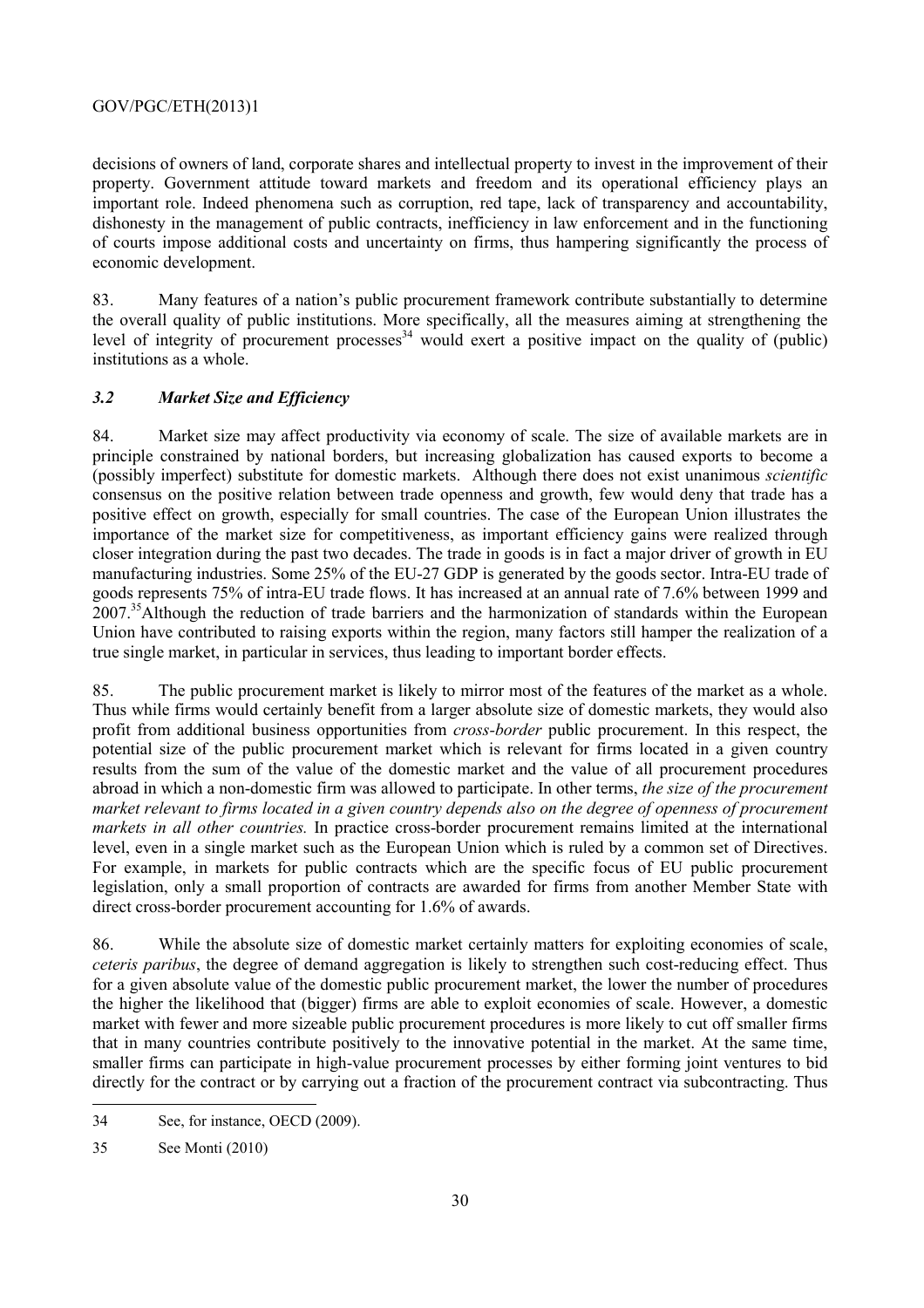any measure of demand centralization ought to be corrected by the degree of SMEs participation by means of joint ventures and/or subcontracting.

87. The absolute size of procurement markets allows firms to produce in principle at lower unit cost, but does not guarantee *per se* that the most efficient firms end up satisfying public buyers' needs. That is, it may well occur that large procurement markets reduce unit costs, but the most inefficient firms are being selected to produce goods, services and civil works. Procurement markets are *efficient* if they select (in most circumstances) the right mix of products/services for public buyers. This can be achieved when market competition is healthy and thus allows (mainly) the most efficient firms to thrive.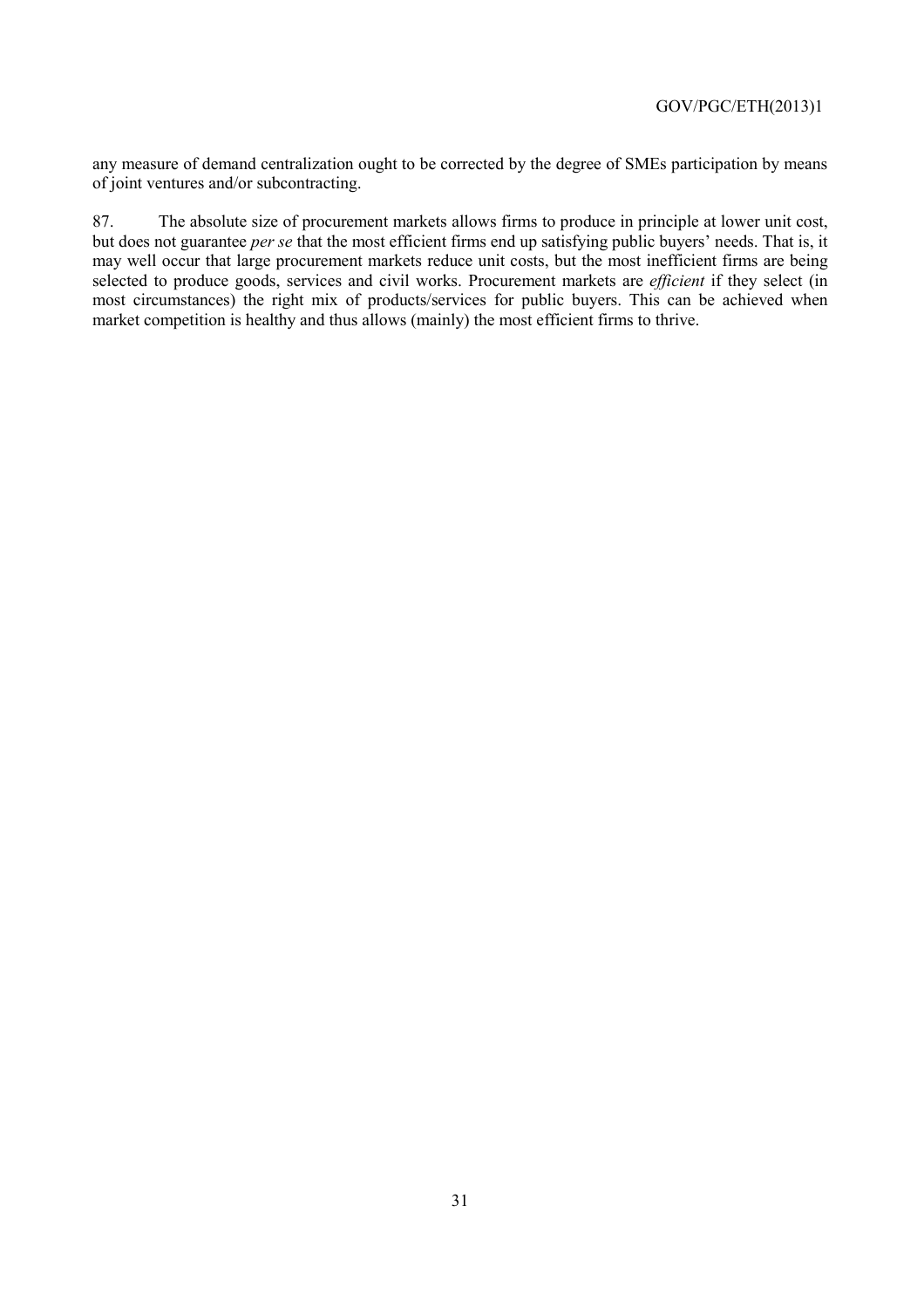#### **Box 10: Public Procurement Market Size and Efficiency**

Examples of performance measures and indicators

Metrics MSE1

*Descriptive statistics on the overall public procurement market (e.g., median (estimated) value; distribution according to different contract value; distribution according to the typology of public contract (goods, services, works)*  Metrics MSE2

*Total absolute value of the domestic public procurement market and value of procurement procedures* 

*abroad in which non-domestic firms were allowed to participate*

Metrics MSE3

*Degree of competition of domestic public procurement markets. For instance,* 

- *a) Measure(s) of concentration*
- b) *Number of lots (for a given class of values of contracts the average number of lots can be, at least roughly, inferred by dividing the number of contract by the number of procedures)*

#### *3.3 Innovation*

 $\overline{a}$ 

88. Innovation ultimately relies on production and diffusion of new knowledge, which can be seen as a public good able to bring positive externalities for the whole economy<sup>36</sup>. A simple economic argument would provide the main rationale for public intervention in the innovation market.

89. A discussion about the public good nature of innovation goes far beyond the scope of this work.<sup>37</sup> Yet, it is fairly evident that almost all governments do commonly implement policies aimed at promoting innovation at different levels and through different instruments. Many of them are based on directly supporting and sustaining the "producers" of innovation ("market push" approach): from infrastructures building (say national high education systems) to subsidies to R&D activities.

90. On the other hand, innovation can also be boosted by acting on the demand side of the market ("market-pull" approach). In this sense the public demand, if managed through strategic public procurement strategies, can play an important role insofar as large-scale government purchases can be oriented toward goods with different R&D content. For instance, the crucial role of US defense acquisitions in triggering or boosting innovation in sectors like transports, ICT, electronics, new materials is widely recognized.<sup>38</sup>

91. The major advantage of the "market-pull" approach is that it requires less information than the "market-push" one. In the economic literature, such ideas have been outlined, for instance, by Geroski (1990), Dalpé (1994) and Edler and Georghiou (2007). All of them emphasize how the effectiveness of a

<sup>36</sup> This idea dates back at least to Arrow (1962).

<sup>37</sup> More detailed discussion and further references on the relationship between procurement and innovation are presented by Cabral et al. (2006). Scotchmer (2004) provides a discussion on the economics of innovation. For a critique of the view of knowledge as a public good, see Boldrin and Levine (2005).

<sup>38</sup> More examples and related references are provided by Cabral et al. (2006). The EU project OMC-PTP (2009) provides a list of cases on recent experiences in the EU.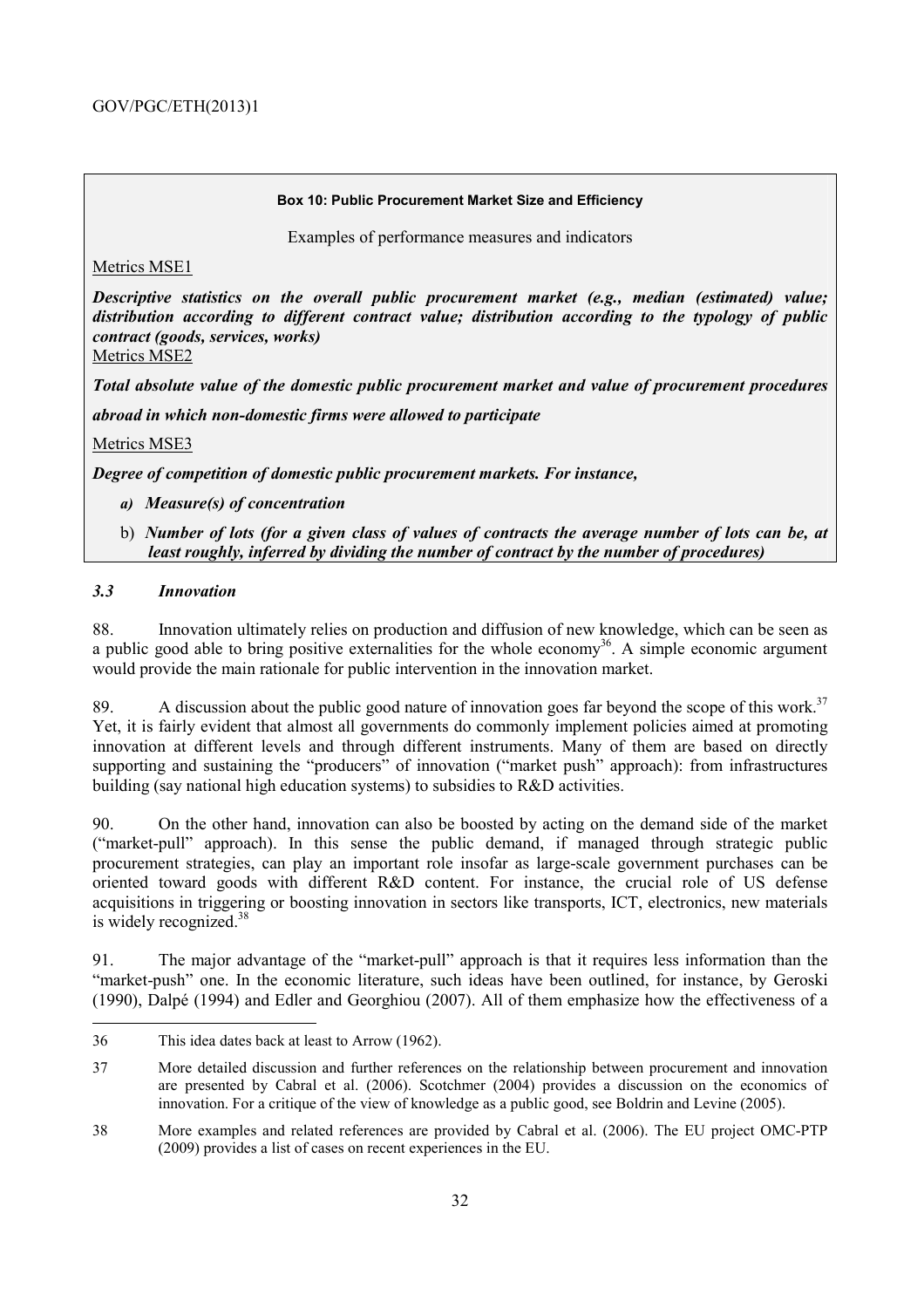demand-based approach to innovation policy stems from several facts. First, procurement initiatives can make R&D projects to be driven by actual and clearly defined needs of the government. As a consequence, procurement-based innovation policies can target the results of the R&D activity from the final user's perspective, rather than through an "external" evaluation of technical or scientific achievements. Secondly, public demand, especially when aggregated, is able to provide those firms developing new products and processes with an assured market whose size may be as relevant as to cover the risk of large investments typically related with R&D. Thirdly, it has been noticed that, in many cases, the creation of a public market for new products can trigger a "flywheel effect" for the rise of a private market. This spill-over effect is relevant, in particular, for markets characterized by "network effects", i.e. markets for products whose value for customers increases with the number of their users.<sup>39</sup> Finally, even beyond stimulating production of innovative goods, the public sector is in a position to set forward (or even switch) the dominant standard for commonly used products and processes..

#### **Box 11: Procurement of R&D**

Examples of performance measures and indicators

Metrics R&D1

*Existence of a body of regulation governing public procurement of R&D* 

Metrics R&D2

*Percentage of the overall procurement spend earmarked for procurement of R&D* 

Metrics R&D3\*

*Number of patents that can be linked to procurement of R&D relative to overall procurement budget for* 

*R&D (or, alternatively, overall procurement budget)* 

The potential difficulty of implementing this metrics consists in finding a clear and direct link between a certain procurement activity (or a set of activities) and patents.

<sup>39</sup> See Katz and Shapiro (1985).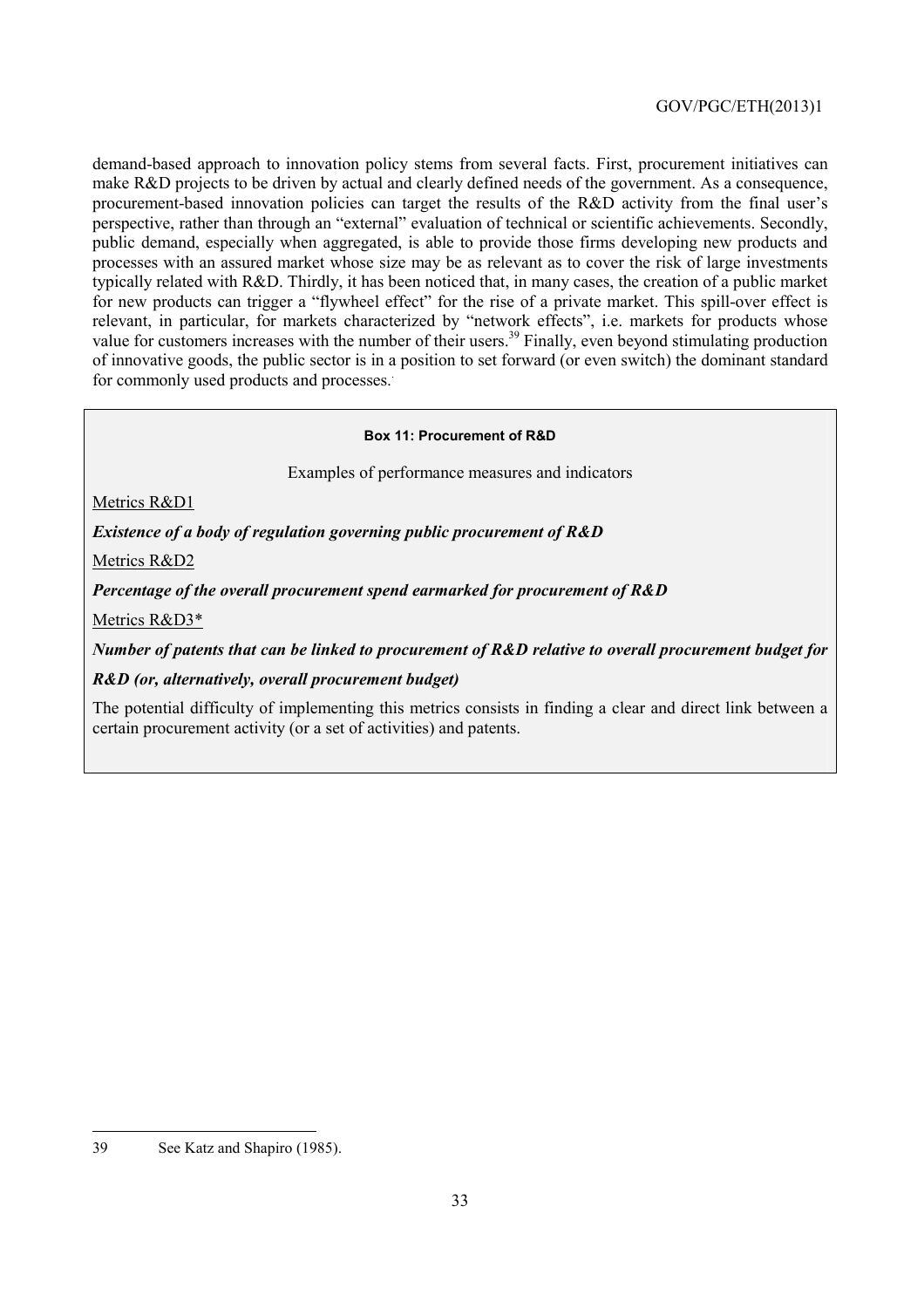#### **Box 12: Procurement of Innovative Products/Services ("First" Procurement)**

Examples of performance measures and indicators

Metrics FP1

*Number of cases and total value of acquisition of innovative products/services<sup>40</sup> relative to total procurement spend*

Metrics FP2

*Most recurrent type of procurement procedure adopted for acquiring innovative products/services* 

*among open, restricted and negotiated procedure* 

Metrics FP3

*Easiness for public buyers to engage the market in early consultations ("To what extent is procurement regulation restrictive with respect to early consultations with the market?")*

#### **Box 13: Innovation through Procurement Processes**

Examples of performance measures and indicators

Metrics IPP1

*Frequency of reference to standards in tender documents* 

Metrics IPP2

*Frequency of use of functional requirements in procurement contracts*

<sup>40</sup> Innovative products/services are those products/services which are "state of the art" but have not been largely commercialized yet.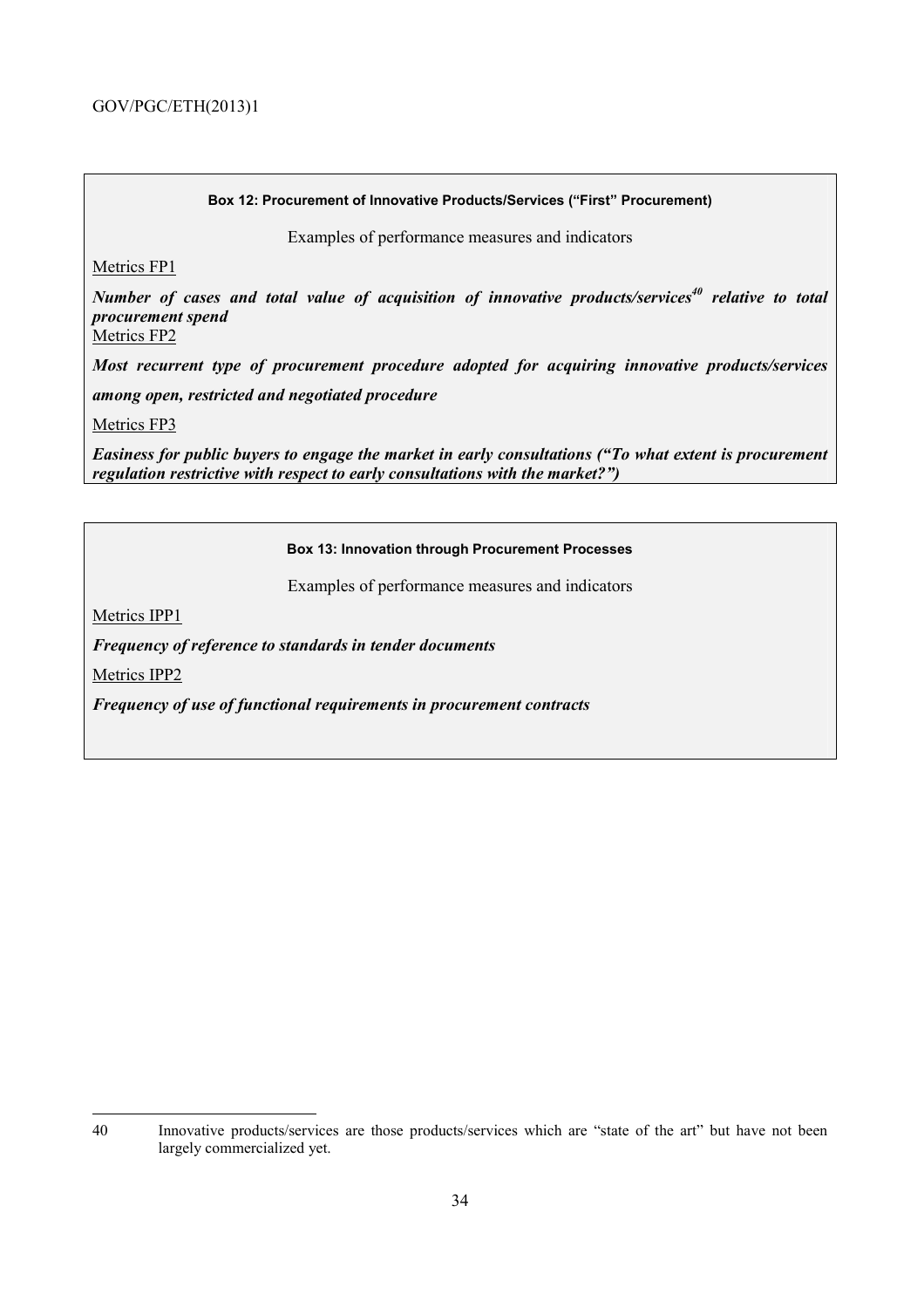#### **REFERENCES**

Aghion, P., Howitt, P., (2009), The Economics of Growth, The MIT Press, Cambridge (USA).

- Albano, G. L., Sparro, M., (2010), "Flexible Strategies for Centralized Public Procurement," *Review of Economics and Institutions*, 1(2), Article 4, available at http://www.rei.unipg.it/rei/article/view/17.
- Alesina, A., Rodrik, D., (1994), "Distributive Politics and Economic Growth." *Quarterly Journal of Economics*, 109 (2), pp. 465-90.
- Arrow, Kenneth J. (1962), "Economic Welfare and the Allocation of Resources to Invention," in R.R. Nelson (ed.), *The Rate and Direction of Economic Activity*, Princeton University Press, N.Y.
- Boldrin, M., Levine, D. K., (2008), *Against Intellectual Monopoly*, Cambridge University Press (retrieved from http://levine.sscnet.ucla.edu/general/intellectual/againstnew.htm).
- Brandenburger, A. M., Nalebuff, B. J., (1997), *Co-Opetition: A Revolution Mindset That Combines Competition and Cooperation; The Game Theory Strategy That's Changing the Game of Business*, Doubleday, New York (paperback edition)
- Cabral, L., Cozzi, G., Denicolò. V., Spagnolo, G., Zanza, M., (2006), "Procuring Innovations," in Dimitri, N., Piga, G., Spagnolo, G., (Eds), Handbook of Procurement, Cambridge University Press, Cambridge (UK).
- Dalpé, R., (1994), "Effects of Government Procurement on Industrial Innovation," Technology in Society, 16 (1), pp. 65-83.
- Edler, J., Georghiou, L., (2007), "Public Procurement and Innovation Resurrecting the Demand Side," Research Policy, 36(7), pp. 949-963.
- European Commission, (2011), Innovation Union Competitiveness Paper, Ch. 4.
- European Commission (2010a), "Buying Social. A Guide to Taking Account of Social Considerations in<br>Public Procurement" retrieved on  $18^{th}$  Sent 2012 from Public Procurement", retrieved on  $18<sup>th</sup>$  Sept 2012 from http://ec.europa.eu/internal\_market/publicprocurement/other\_aspects/index\_en.htm#social
- European Commission, (2010b), "Europe 2020 A European Strategy for Smart, Sustainable and Inclusive Growth," retrieved from http://ec.europa.eu/commission 2010-2014/president/news/documents/pdf/20100303\_1\_en.pdf

European Commission, (2000), European Competitiveness Paper, 2000-2002.

Geroski, P.A., (1990), "Procurement Policy as a Tool of Industrial Policy," International Review of Applied Economics, 4(2), pp. 182-198.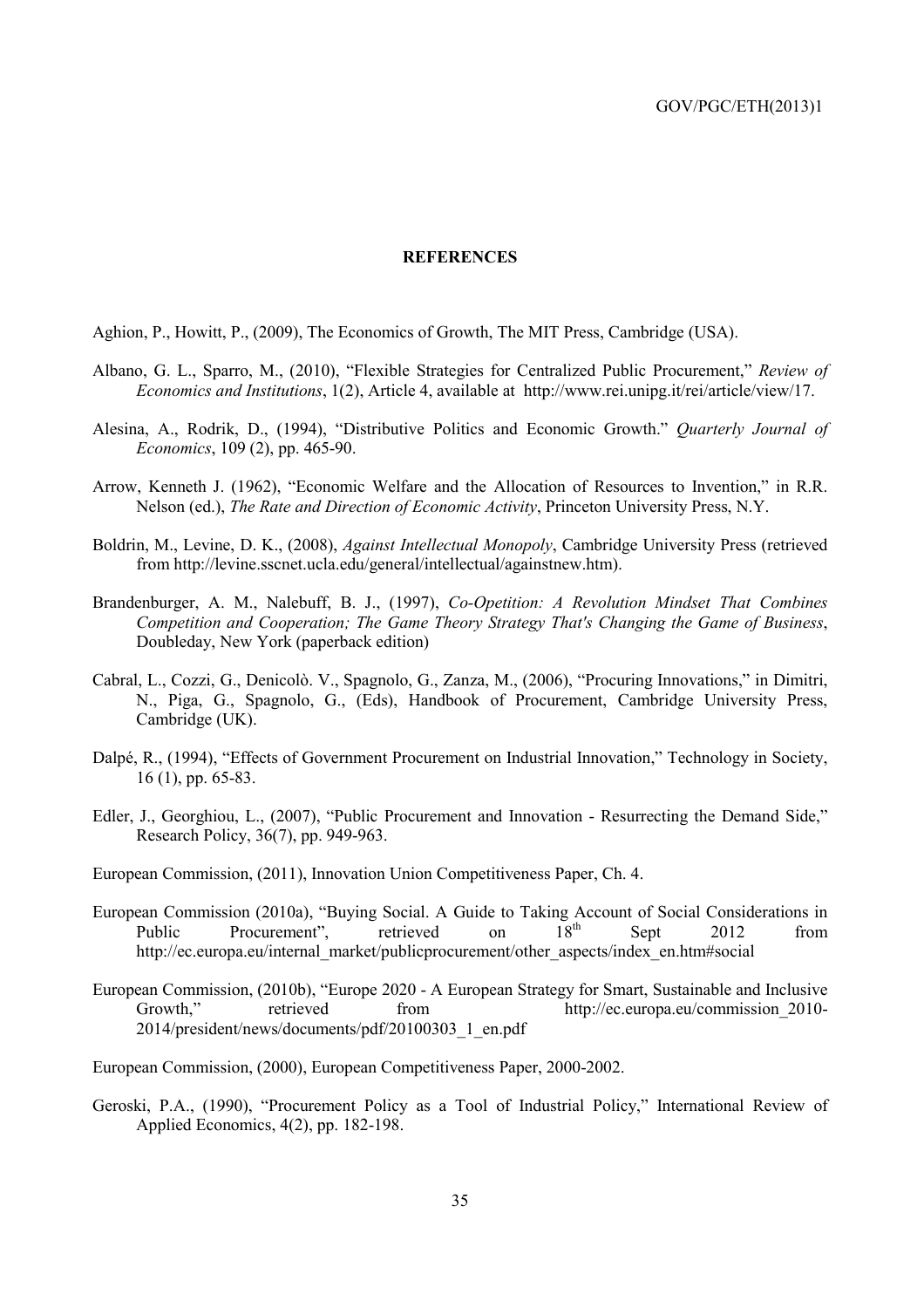- Green, A., J. Preston, and G. Janmaat, (2006), Education, Equality and Social Cohesion: A Comparative Analysis. Basingstoke: Palgrave Macmillan.
- ICLEI, (2003), RELIEF European research project on green procurement, retrieved from http://www.iclei-europe.org/products-activities/?cmd=view&aid=74
- Katz, M. L., Shapiro, C., (1985), "Network Externalities, Competition, and Compatibility," *The American Economic Review*, Vol. 75, No. 3, pp. 424-440.
- Krishna, V., (2009), *Auction Theory*, Academic Press.
- Krugman, P. R., (1994), "Competitiveness: A Dangerous Obsession", *Foreign Affairs*, Vol.73(2), pp. 28- 44.
- Krugman, P. R., (1996), "Making Sense of the Competitiveness Debate," *Oxford Review of Economic Policy*, Vol. 12, No. 3, pp. 17-25.
- OECD, (2013), *Public Procurement Review of the Electric Utility of Mexico: Towards Procurement Excellence in the Federal Electricity Commission (CFE)*, OECD Publishing.
- OECD, (2009), *Principles for Integrity in Public Procurement*, available online at: www.oecd.org/document/25/0,3343,en\_2649\_34135\_42768665\_1\_1\_1\_1,00.html
- OECD (2011), "Special feature: Green procurement", in *Government at a Glance 2011*, OECD Publishing, available online at http://dx.doi.org/10.1787/gov\_glance-2011-49-en
- OECD, (1992), *Programme on Technology and the Economy*, Paris.
- Monti, M., (2010), "A New Strategy for the Single Market At the Service of Europe's Economy and Society," Paper to the President of the European Commission José Barroso, available at http://ec.europa.eu/bepa/pdf/monti\_paper\_final\_10\_05\_2010\_en.pdf
- Nicholas, C., (2012), "A critical evaluation of the draft revised UNCITRAL Model Law Provisions on Regulating Framework Agreements," *Public Procurement Law Review*, 2, pp. 19-46.
- North, D.C. (1990). *Institutions, Institutional Change, and Economic Performance*. Cambridge University Press, New York.
- North, D.C., Thomas, R.P. (1973). *The Rise of the Western World: A New Economic History*. Cambridge University Press, Cambridge, UK.
- OMC-PTP, (2009), Exploring Public Procurement as a Strategic Innovation Policy Mix Instrument," retrieved on 1st November 2012 from http://www.ukmin.lt/uploads/documents/imported/lt/veikla/veiklos\_sritys/viesieji-pirkimai/ESdokumentai/dokum/Analize.pdf
- Porter, M. E., (1990), "The Competitive Advantage of Nations," *Harvard Business Review*, March-April.
- President's Commission on Competitiveness, (1984), "The Paper of the President's Commission on Competitiveness," written for the Reagan Administration.